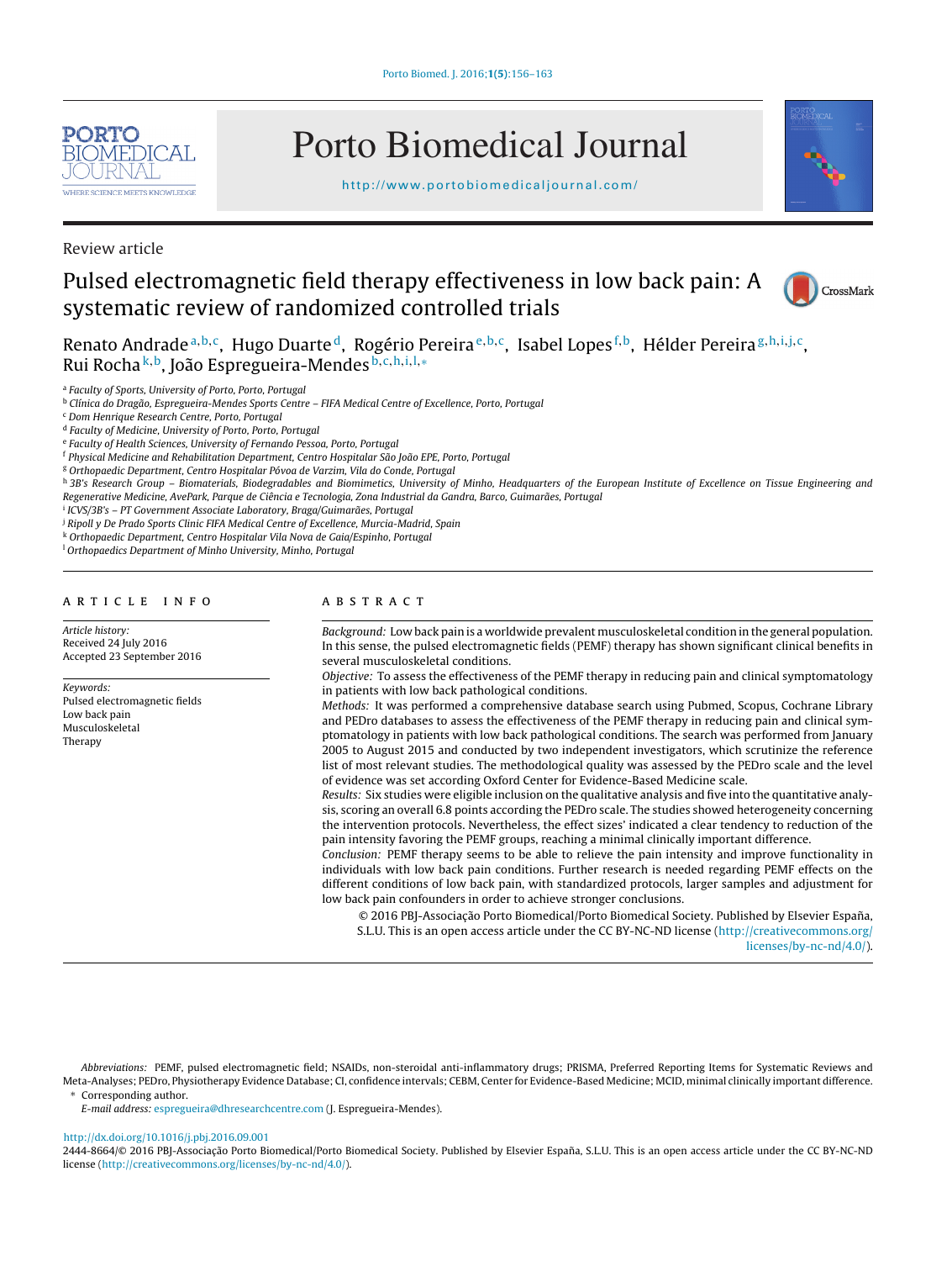# **Introduction**

Low back pain is a very common health problem in general population and one of the major reasons for medical treatment seeking. It is expected that between 60 and 80% of the world population will experience low back pain during lifetime,<sup>[1](#page-6-0)</sup> with 65% being recurrent and longstanding episodes. Low back pain can be caused by different etiologies, such as muscle or ligament strains, herniated discs, arthritis, alteration in the curvature of the spine or osteoporosis related fractures but, the majority of the patients do not have a clinically identified problem.<sup>[2](#page-6-0)</sup> Despite the variety of treatments available, no modality or therapeutic approach has stand out as a definitive solution.<sup>3</sup> Thus, there is still a demand for new approaches, less invasive and free of side effects.

The risk/benefit ratio in pharmacotherapy for low back pain conditions often does not have strength enough to persist with the drugs usage. Moreover, the risk of pharmacologic addition, potential side-effects and adverse events, as well as long-term toxicity may weaken the potential benefit of the pharmacotherapy approach. $4,5$  In this sense, the pulsed electromagnetic fields (PEMF) therapy can play an important role in the pain relief since is a drug-free, non-thermal, with low risk that works to enhance cellular activity healing and repair. $3$  Therefore, it could be an option to the non-steroidal anti-inflammatory drugs (NSAIDs) medication, avoiding several potential side-effects from chronic NSAIDs usage.

The PEMF therapy is based in low frequency signal, with a wide range of frequencies, which will produce membrane disturbances and activation of multiple intracellular pathways. $6,7$ 

It has been reported that PEMF therapy yields several benefits into the bone unification, acute pain relief, wound healing, edema and inflammation control, as well as, chronic pain associated with connective tissue (cartilage, tendon, ligaments and bone) injury and joint-associated soft tissue injury, osteoarthritis, fibromyalgia, osteoporosis, skin ulcers and further potential applications. $8-11$ Along this line, many reviews have been performed to assess the PEMF effectiveness in several conditions. In this sense, the PEMF showed moderate<sup>[7](#page-6-0)</sup> or no benefits in knee osteoarthritis,  $12$  a bene-ficial tendency on the bone growth stimulation in acute fractures<sup>[13](#page-6-0)</sup> and efficient in relieving pain and enhancing bone formation in osteoporosis.[14](#page-6-0)

Although the use of PEMF therapy in low back pain is growing and there is substantial investigation on this topic, a systematization of its effects on the low back pain is still lacking. Therefore, this study aims to search for randomized controlled trials that assessed the effectiveness of the PEMF therapy in reducing pain symptomatology in patients with low back pathological conditions.

# **Methods**

# Search strategy

The systematic review was conducted according the Preferred Reporting Items for Systematic Reviews and Meta-Analyses (PRISMA) statement, which aims to improve the standard of reporting of systematic reviews and meta-analyses.<sup>15</sup> Additionally, the protocol for this review was à priori registered in the International Prospective Register of Systematic Reviews (PROSPERO) (<http://www.crd.york.ac.uk/prospero/>; ID: CRD42015025308).

It was conducted a comprehensive database search using Pubmed, Scopus, Cochrane Library and PEDro, searching for relevant studies that assessed the efficacy of the PEMF therapy on reducing pain on individuals with low back pain. The search was performed according the following key-words: pulsed electromagnetic field therapy; back; spine; spinal; lumbar; and further combined with the Boolean operators (AND; OR). An example of

**Table 1**

Example of search strategy for Pubmed database.

| Search | Search term $(s)$                           | Results |
|--------|---------------------------------------------|---------|
| #1     | Search pulsed electromagnetic field therapy | 342     |
| #2     | Search <b>back</b>                          | 86.722  |
| #3     | Search spine                                | 82.093  |
| #4     | Search spinal                               | 120.484 |
| #5     | Search lumbar                               | 43.342  |
| #6     | Search (#2 OR #3 OR #4 OR #5)               | 237.516 |
| #7     | Search (#1 AND #6)                          | 32      |

the search can be seen in Table 1. The reference list of most relevant studies was scanned for additional studies in order to achieve the greatest number of available studies on the scientific literature. All searches were comprised to the period of January 2005 to August 2015 and were conducted by two independentinvestigators (R.A., H.D.), which confronted both results to check for overlapping; any disagreements were discussed by until consensus was reached.

#### Study selection

All titles and abstracts from the selected databases were screened. After, the potential relevant studies were selected and retrieved, full texts were read in order to apply the eligibility according the following inclusion criteria: (1) assessment of pain outcome; (2) use of pulsed electromagnetic field therapy; (3) prospective design; (4) randomized controlled trials; (5) English language studies. For exclusion criteria it was determined: (i) other reviews or meta-analyses; (ii) clinical commentaries or expert opinions; (iii) case series; (iv) non-randomized controlled trials; (v) animal studies; (vi) skeletally immature population.

#### Data collection and extraction

Two independent investigators (R.A., H.D.) retrieved all the information and matched for consensus. The main outcome of interest was the quantification of intensity of pain overtime. Thus, after the application of the eligibility criteria and the included studies were determined, the studies were analyzed based on sample demographics, study's aim, statement of conflict of interest, study duration and follow-up (period of time and percentage), PEMF devices used, treatment window, intervention protocol, parameters assessed (clinical and functional) and most significant results.

In addition, the figures of pain intensity and the Oswestry Disability Index were assessed based on their means and standard deviation values and calculated their mean differences, i.e., difference between the study's end-point and baseline values. Additionally, the Cohen's effect size, within the 95% confidence intervals (CI) was calculated. The effect sizes were computed by subtracting the experimental group mean to the control group mean and further divided by the pooled standard deviations of both groups.<sup>16,17</sup> Thus, a positive effect reflects a greater decrease on the pain intensity toward the experimental group. The 95% CI provides information concerning the variability of the observed effect size, its precision, as well as the accuracy with which the interval contains the population parameter (i.e., the true value). The standardized Cohen effect sizes were interpreted according to the guidelines established by Cohen<sup>[17](#page-6-0)</sup> in which values <0.20 are trivial or not substantial, 0.20 and 0.49 are small but substantial, 0.50 and 0.79 are moderate, and ≥0.80 are large. In case of missing values (means and/or standard deviations), the authors from the respective studies were contacted in order to obtain them.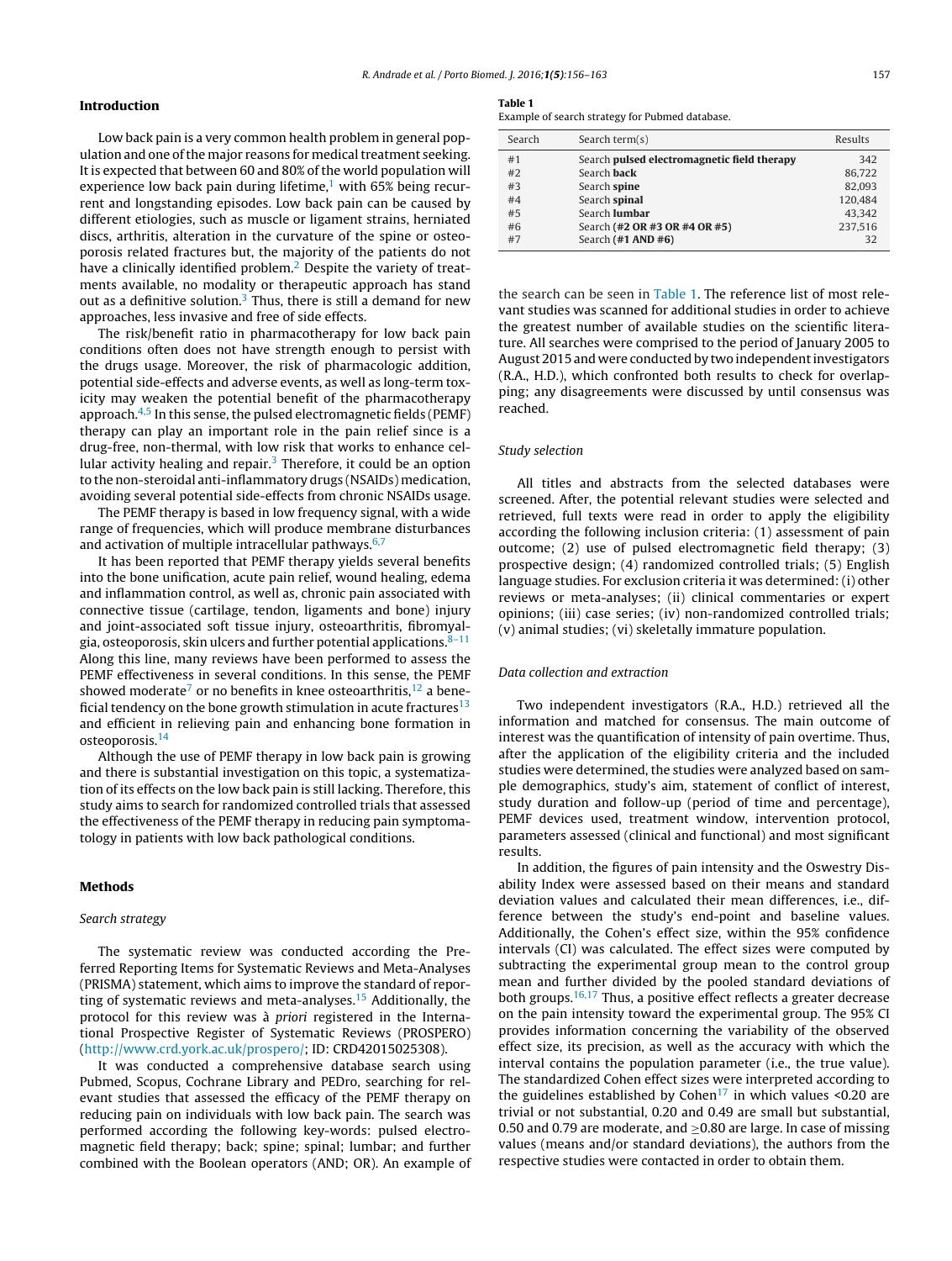

**Fig. 1.** PRISMA flow diagram of the eligibility process.

# Methodologic quality assessment

The PEDro scale in order to assess the methodological quality (external validity, internal validity and statistical reporting) and the level of evidence was set according the Oxford Center for Evidence-Based Medicine (CEBM) scale[.18](#page-6-0) PEDro scale has been reported to be a valid and reliable tool to measure the methodological quality of interventional clinical trials.<sup>19,20</sup> These parameters were independently assessed by two authors (R.A., H.D.) and all disagreement were resolved until consensus was reached.

# **Results**

# Study selection

The database and hand search yielded 91 titles, which were reduced after duplicates removal and title/abstract reading to 12 full-text articles that were screened for eligibility. After screening, 6 studies were excluded<sup>21-26</sup> which the reasons for exclusion are highlighted in the PRISMA flow chart (Fig. 1). The remaining 6 studies were eligible inclusion on the qualitative analysis and 5 into the quantitative analysis.

# Description of studies

In [Table](#page-3-0) 2 are presented the characteristics of the 6 included original studies. Overall, the studies included a total of 210 participants (90 men and 120 women), with an overall mean age of 43.3 years old. All the included participants reported complains of low back pain, however with different etiologies: generalized low back pain<sup>27</sup>; acute non-specific low back pain<sup>3</sup>; discogenic lumbar radiculopathy<sup>28</sup>; failed back surgery syndrome pain<sup>26</sup>; chronic low back pain.<sup>[4,29](#page-6-0)</sup>

The inclusion criteria varied across the studies. Nonetheless, across the included studies some similarities were found. All of the studies were performed in adult populations with clinically evaluated low back pain. A visual analogue scale above 5 points and a numeric rating scale above 4 points were also considered in Park, Sun, Lee, Kang, Lee, Hwang and Cha $30$  and Lee, Kim, Lim, Lee, Choi, Park, Lee and Lee<sup>29</sup> studies, respectively. The presence of a cardiac pacemaker or other electronic implants were the only exclusion criteria enclosed in all studies. Other exclusion criteria were study-specific related comorbidities.

Generally, the studies enrolled the use of different devices, however with the same objectives and principles of PEMF therapy application. Their description can be seen in [Table](#page-4-0) 3. The PEMF therapy was often compared with placebo interventions (comprising sham devices) or analgesic medication. Moreover, the studies showed heterogeneity concerning the PEMF therapy protocols, where the duration of the application ranged from 5 days to 3 weeks, and the frequency of the application from 4 times a day to just twice a week. The follow-up period also showed heterogeneity, ranging from 3 to 7 weeks,  $3,4,29,30$  or in some cases it was not reported.[27,28](#page-6-0) The follow-up percentage was very satisfactory, being above the 85%, excepting Oke and Umebese $27$  study which did not report the follow-up.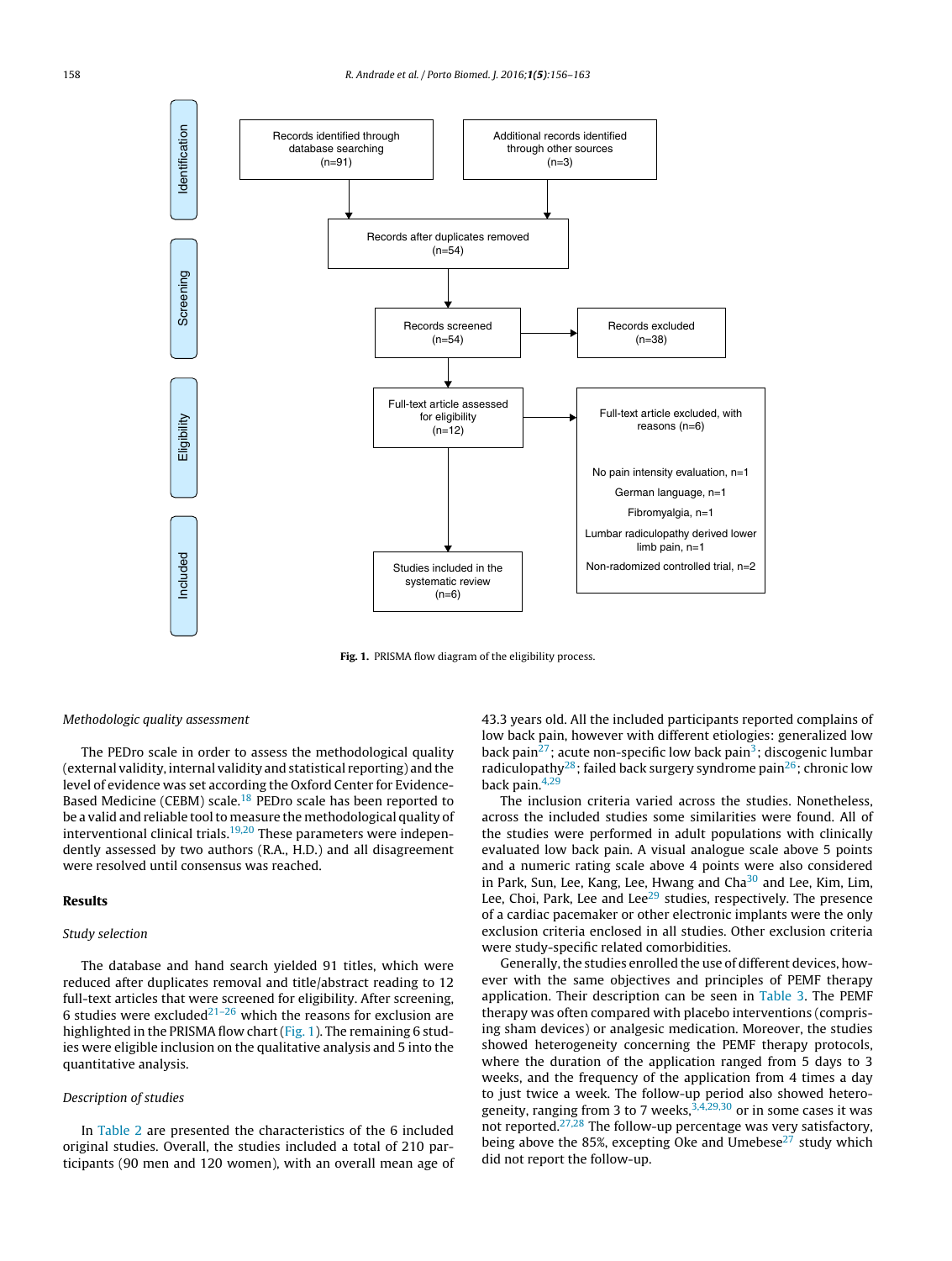# <span id="page-3-0"></span>**Table 2**

Characteristics and main results of the included studies.

| References                  | Demographics                     | Aim                                                                                                                                            | Duration/<br>follow-up | Intervention protocol                                                                                                                                                                            | Treatment window                                                           | Parameters assessed                                                            | Results                                                                                                                                                                                                                           | Follow-up<br>(%) |
|-----------------------------|----------------------------------|------------------------------------------------------------------------------------------------------------------------------------------------|------------------------|--------------------------------------------------------------------------------------------------------------------------------------------------------------------------------------------------|----------------------------------------------------------------------------|--------------------------------------------------------------------------------|-----------------------------------------------------------------------------------------------------------------------------------------------------------------------------------------------------------------------------------|------------------|
| Krammer et al. <sup>3</sup> | $n = 40$<br>20M/20F<br>33 y.o.   | Explore the additional<br>benefits of PEME used<br>as an adjunct to<br>physiotherapy in<br>treatment of acute<br>non-specific low back<br>pain | 1 weeks<br>4 weeks     | Experimental group:<br>physiotherapy and PEME<br>Control group:<br>physiotherapy and placebo<br>7 days of PEME and<br>physiotherapy $2 \times$ /week for<br>4 weeks                              | During 7 days                                                              | ODI; NPRS; Patient<br>Specific Functional<br>Scale; Level of<br>Function       | Both groups showed<br>improvements on ODI,<br>Patient Specific Functional<br>Scale and NPRS scores over<br>both follow-up periods<br>$(p < 0.05)$ ; however,<br>without any significant<br>differences between them<br>(p > 0.05) | 100              |
| Park et al. <sup>30</sup>   | $n = 38$<br>11M/27F<br>32 y.o.   | Investigate the efficacy<br>of PEMF on the lumbar<br>myalgia                                                                                   | 2 weeks<br>3 weeks     | Experimental group: PEMF<br>Control: sham device<br>6 times, $3 \times$ /week for 2<br>weeks                                                                                                     | 10 min day, 3 days a<br>week, during 2 weeks                               | VASB; VASP; Korean<br>version of: ODI:<br>SF-36; EQ-5D; BDI;<br><b>RMDQ</b>    | Significant decrease of<br>VASB ( $p$ < 0.007), VASP<br>$(p < 0.015)$ and RMDQ in<br>PEMF group in comparison<br>to the control group                                                                                             | 100              |
| Oke et al. $^{27}$          | $n = 16$<br>9M/7F<br>42.8 y.o.   | Assess the therapeutic<br>efficacy of PEMF in<br>treatment of back pain                                                                        | $5-9$ days<br>N.R.     | Experimental group:<br>analgesics + NSAIDs and<br><b>PEMF</b><br>Control group: analgesics<br>Both groups received soft<br>tissue manipulation with<br>an analgesic gel<br>$4 \times$ /day (2 h) | 4 times a day during<br>2 h (Min 5 days and<br>Max 9 days of<br>treatment) | NPRS; Modified<br>version of Functional<br><b>Activity Scale</b>               | Significant differences on<br>experimental group on<br>pain rating scores<br>$(p > 0.061)$ and functional<br>activity score $(p > 0.000)$                                                                                         | N.R.             |
| Omar et al. <sup>28</sup>   | $n = 40$<br>11M/29F<br>38.8 y.o. | Evaluate the effect of<br>PEMF in patients with<br>discogenic lumbar<br>radiculopathy                                                          | 3 weeks<br>N.R.        | Experimental group: PEMF<br>every day for 3 weeks<br>Control group: standard<br>medical treatment and<br>placebo                                                                                 | 20 min day, during 3<br>weeks                                              | VAS; ODI;<br>Radiological<br>evaluation;<br>Somatosensory<br>evoked potentials | Significant reduction in<br>pain severity ( $p < 0.024$ )<br>Significant improvement in<br>modified OSW ( $p < 0.001$ )<br>Improvement of SSEPs<br>(p < 0.05)                                                                     | 100              |
| Harden et al. <sup>4</sup>  | $n = 40$<br>20M/20F<br>40.3 y.o. | Evaluate the TEMF on<br>chronic low back pain                                                                                                  | 2 weeks<br>6 weeks     | Experimental group: TEMF<br>Control: sham device                                                                                                                                                 | 40 min session, 10<br>sessions in 3 weeks                                  | VAS; MPQ-SF; BDI;<br>STAI; QPDI; Physical<br>performance tests                 | Although both groups<br>improved over time<br>$(p < 0.05)$ , the experimental<br>group improved<br>significantly over sham<br>treatment during the<br>2-week follow-up period<br>(20.5% reduction in pain,<br>$p = 0.003$ )       | 100              |
| Lee et al. $29$             | $n = 36$<br>19M/17F<br>75 y.o.   | Study the effect of<br>PEMT in patients with<br>chronic low back pain                                                                          | 3 weeks<br>7 weeks     | Experimental group: active<br><b>PEMT</b><br>Control group: placebo<br>$3 \times$ /week for 3 weeks                                                                                              | The 15-min treatment<br>3 times a week for 3<br>weeks                      | NPRS; Revised ODI                                                              | PEMT reduced pain and<br>disability in patients with<br>chronic low back pain<br>(p < 0.05)                                                                                                                                       | 100              |

PEME – Pulsed Electromagnetic Energy; PEMF – pulsed electromagnetic fields; TEMF – Therapeutic Electromagnetic Fields; ODI – Oswestry Disability Index; NPRS – Numeric Pain Rating Scale; M – Male; F – Female; y.o. – years old; N.R. - not reported; VAS - visual analogue scale; VASB - visual analogue scale for discomfort for low back pain; VASP - visual analogue scale for pain intensity; SF-36 - Short-Form 36; EQ-5D - EuroQol-5 Dimension (Kor adapted); BDI – Beck's Depression Inventory (Korean adapted); RMDQ – Roland-Morris Disability Questionnaire (Korean adapted); NSAIDs – nonsteroidal anti-inflammatory drugs; IL-4/IL-6 – interleukins 4 and 6; MPQ-SF – McGill Pain Questionnaire – Short Form; BDI – Beck Depression Inventory; STAI – State-Trait Anxiety Inventory; QPDI – Quebec Pain and Disability Index.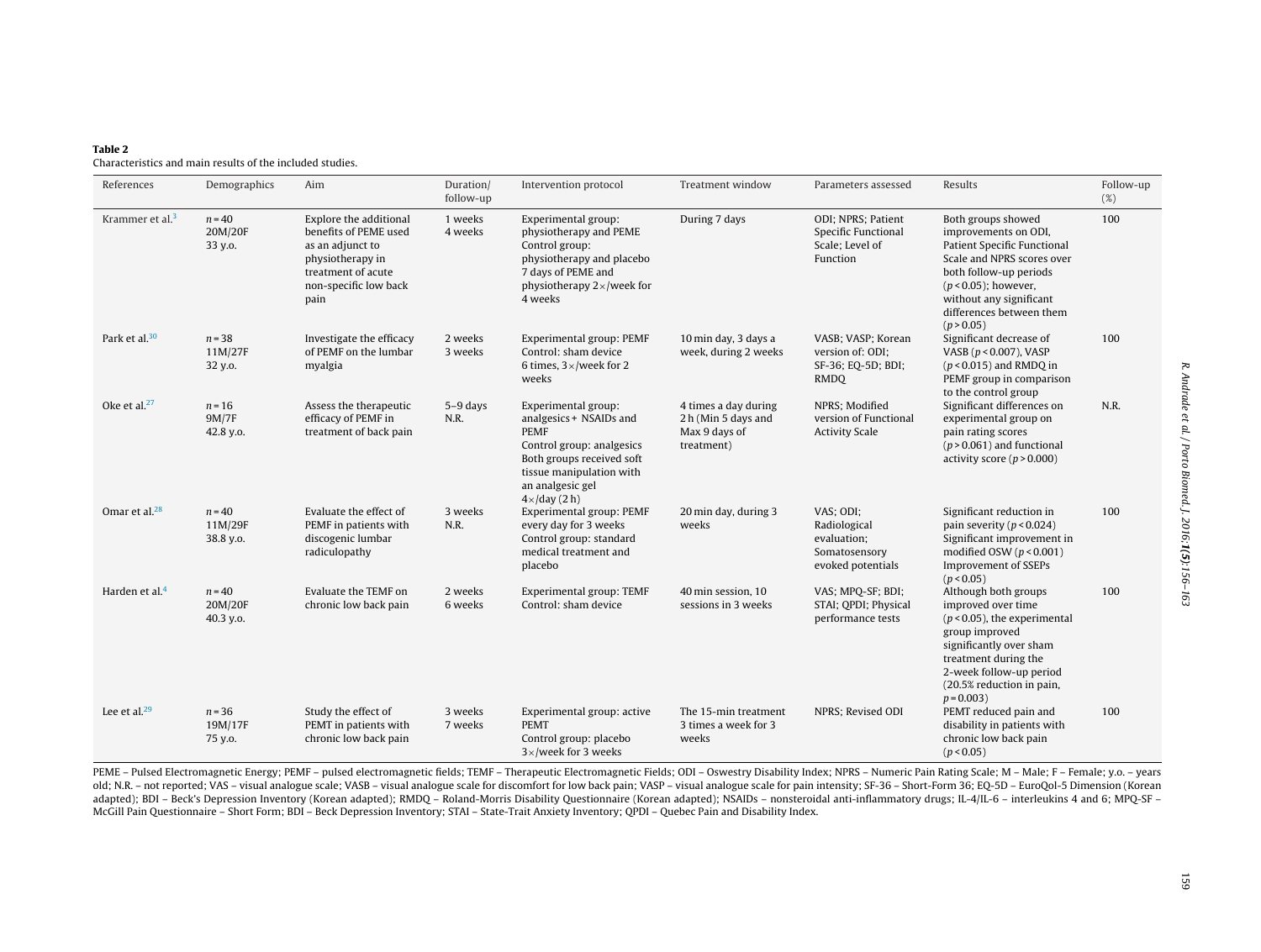# <span id="page-4-0"></span>**Table 3**

PEMF devices used across the included original studies and its reported characteristics.

| References                   | <b>Devices</b>                                                                        | Additional reported information                                                                                                                                                                 |
|------------------------------|---------------------------------------------------------------------------------------|-------------------------------------------------------------------------------------------------------------------------------------------------------------------------------------------------|
| Krammer et al. $3$           | RecoveryRx (BioElectronics Corp)                                                      | Carrier frequency of this device is 27.12 MHz. Pulse rate of 1000 pulses p/s and<br>a 100 $\mu$ s burst width. Magnetic flux density or field strength of the device is<br>$0.03 \,\mathrm{mT}$ |
| Harper et al. $26$           | Provant Therapy System Model 4201 (Regenesis<br>Biomedical Inc., Scottsdale, AZ, USA) | Carrier frequency of this device is 27.12 MHz. Pulse durations are $42 \pm 4 \,\mu s$<br>repeated every $1000 \pm 25 \,\mu s$                                                                   |
| Park et al. <sup>30</sup>    | NUGA MRT-II (NUGA MEDICAL, Wonju, Korea)                                              | The maximum strength of PEMF was 820 mT with pulse frequency of 8.56 kHz                                                                                                                        |
| Oke et al. $27$              | EMpulse, Model 301 (EM-Probe Technologies, USA)                                       | Non reported                                                                                                                                                                                    |
| Omar et al. <sup>28</sup>    | <b>NR</b>                                                                             | Field strengths ranged from 5 to 15 Gauss (G) and the frequency ranged from<br>7 Hz to 4 kHz                                                                                                    |
| Saggini et al. <sup>24</sup> | <b>NR</b>                                                                             | Electromagnetic fields of low intensity with inferior frequencies at 100 kHz                                                                                                                    |
| Lee et al. $29$              | CR-3000 system (CR Technology Co., Kyungki-do,<br>Korea)                              | Carrier frequency of this device range from 1 to 50 MHz. The magnetic pulse<br>produced is biphasic and has a pulse width of 270 $\mu$ s. Maximum output<br>amplitude of 2T                     |

#### **Table 4**

Quantification of pain intensity and effect sizes by group.

| Reference                     |               | Control         | Experimental    | Effect size (95% CI) |                      |
|-------------------------------|---------------|-----------------|-----------------|----------------------|----------------------|
|                               | $Mean + SD$   | Mean difference | $Mean + SD$     | Mean difference      |                      |
| Krammer et al. <sup>3 b</sup> | $0.77 + 1.19$ | $-4.14$         | $0.91 \pm 0.81$ | $-4.09$              | $-0.14(-0.76, 0.49)$ |
| Park et al. <sup>30 a</sup>   | $6.29 + 1.33$ | $-0.53$         | $4.53 + 2.29$   | $-2.1$               | 0.94(0.25, 1.59)     |
| Oke et al. $^{27}$ b          | $1.63 + 0.74$ | $-6.62$         | $1.38 + 1.51$   | $-6.37$              | $0.21(-0.78, 1.18)$  |
| Omar et al. <sup>28 a</sup>   | $5.8 \pm 2.7$ | $-1.2$          | $3.6 \pm 1.5$   | $-3.5$               | 1.01(0.33, 1.64)     |
| Lee et al. $29 c$             | $5.4 + 1.2$   | $-1.1$          | $4.5 + 1.2$     | $-2.2$               | $0.48(-0.19, 1.14)$  |

<sup>a</sup> Visual analogue scale.

**b** Numeric Pain Rating Scale.

<sup>c</sup> 11-Point numerical rating scale.

# Outcomes of interest

The main outcome of interest was the quantification of the intensity of low back pain. All studies reported reduction on the pain intensity, at least, on the experimental group. When assessing the mean difference on pain intensity from baseline to the endpoint, it was found a reduction on the pain intensity from 2.1 to 6.4 points out of 10 on the visual analogue scale or on the numerical rating pain scale ( $Table 4$ ); however, when analyzing the effect sizes, two studies showed a small effect size $27,29$  and two studies showed a large effect size.<sup>28,30</sup>

Regarding the functionality assessment, several scales and indexes were used to quantify the participant's function: Oswestry Disability Index<sup>3,28–30</sup>; Patient Specific Functional Scale<sup>3</sup>; Korean version of Roland-Morris Disability Questionnaire<sup>30</sup>; Modified version of Functional Activity Scale $27$ ; Quebec Pain and Disability Index[.4](#page-6-0) When focusing the Oswestry Disability Index alone, which was the most commonly reported scale for measuring the functionality, despite its large mean differences from baseline to end-points (Table 5), the effect sizes were small (<0.20). The study of Omar, Awadalla and El-Latif $^{28}$  $^{28}$  $^{28}$  was an exception, achieving a large effect size (>0.80), however using an adapted Oswestry Disability Index.

## Methodological quality

The mean score of methodological quality of the included studies was  $6.8 \pm 1.9$  (range 4–9) out of 10 points according PEDro scale and the level of evidence was 1b in all studies [\(Table](#page-5-0) 6).

The most common methodological limitation across the studies was the lack of "intention-to-treat" analysis, which was only performed by Park, Sun, Lee, Kang, Lee, Hwang and Cha.<sup>30</sup> Another major methodological issue was the concealment of the randomization, which also only performed in two studies. $3,30$  Lack of subjects and the assessors blinding was also a methodological limitation across the studies, especially when concerning the therapist, once only two studies blinded the therapists. $3,29$ 

# **Discussion**

The main finding of this systematic review is that PEMF therapy seems to reduce the pain intensity and enhance better functionality in individuals with low back pain.

When used alone, the PEMF seem to have great effect in reducing the pain intensity in low back patients, independently of the low back pain condition.<sup>28-30</sup> However, when added to other standard

## **Table 5**

Oswestry Disability Index and effect sizes by group.

| Reference                   |                | Control         |                 | Experimental    | Effect size (95% CI) |
|-----------------------------|----------------|-----------------|-----------------|-----------------|----------------------|
|                             | $Mean + SD$    | Mean difference | $Mean + SD$     | Mean difference |                      |
| Krammer et al. <sup>3</sup> | $6.5 \pm 9.08$ | $-28.7$         | $5.7 \pm 6.03$  | $-29.9$         | $0.10 (-0.52, 0.72)$ |
| Park et al. <sup>30 a</sup> | $16.06 + 8.79$ | $-13.83$        | $14.47 + 12.39$ | $-13.37$        | $0.15(-0.49,0.78)$   |
| Omar et al. <sup>28 b</sup> | $48.2 + 10.09$ | $-25.60$        | $33.4 + 9.04$   | $-42$           | 1.54(0.81, 2.21)     |

<sup>a</sup> Used Korean version of Oswestry Disability Index.

**b** Used Modified Oswestry Low Back Pain Disability Questionnaire and presented the results in percentages.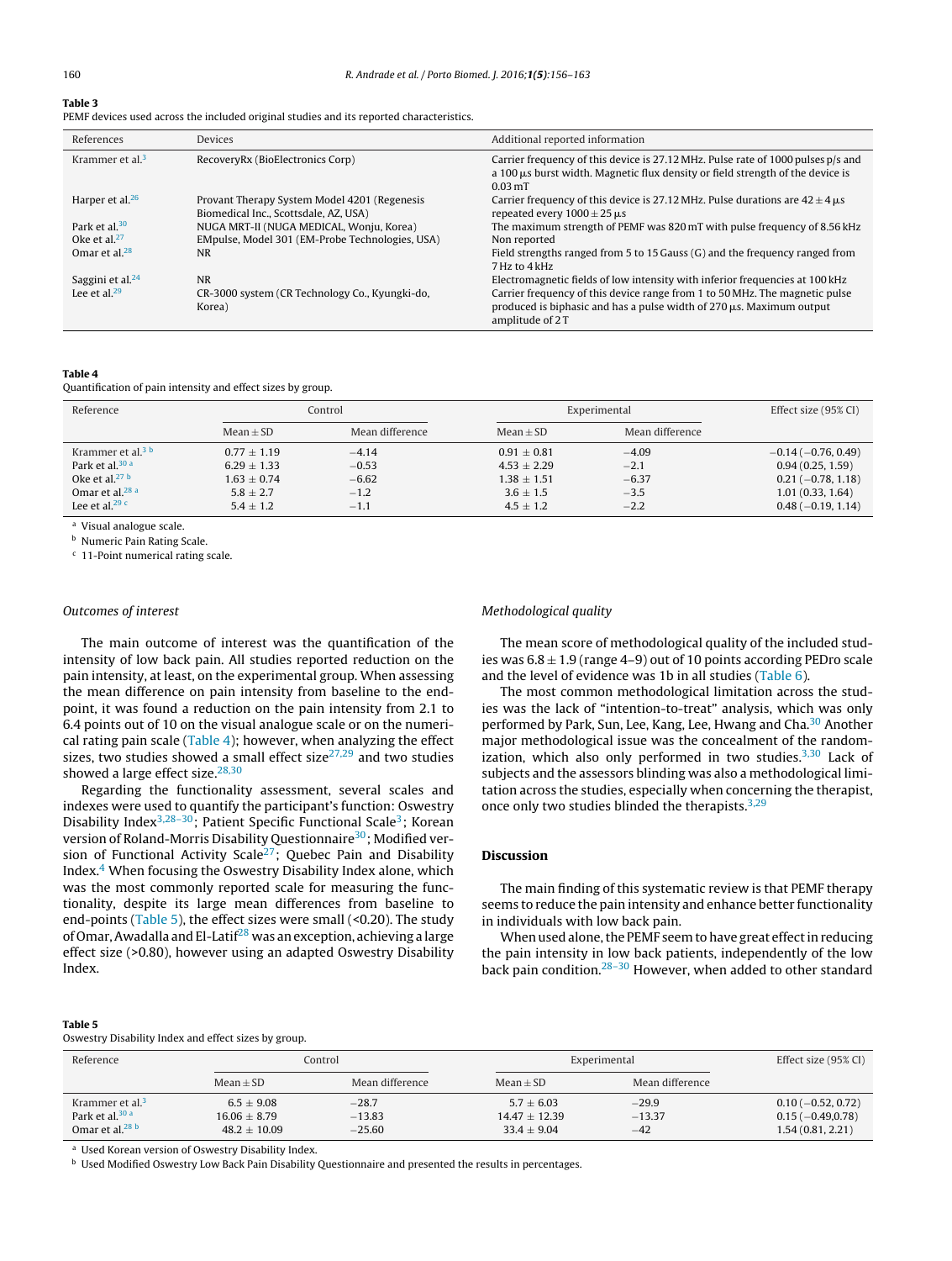<span id="page-5-0"></span>

| Table 6                                         |  |  |
|-------------------------------------------------|--|--|
| Methodological quality of the included studies. |  |  |

| References                  | Study design                                          | PEDro |  |  |   |  |   |  |              |   |        | Oxford CEBM | Conflict of interest |                   |                         |
|-----------------------------|-------------------------------------------------------|-------|--|--|---|--|---|--|--------------|---|--------|-------------|----------------------|-------------------|-------------------------|
|                             |                                                       | E.    |  |  | 4 |  | 6 |  | $\mathbf{8}$ | q | 10     |             | Total                | Level of evidence |                         |
| Krammer et al. <sup>3</sup> | Randomized, double-blind,<br>placebo-controlled trial | $+$   |  |  |   |  |   |  |              |   | $^{+}$ | -           | 8                    | 1 <sub>b</sub>    | None                    |
| Park et al. <sup>30</sup>   | Randomized, double-blind,<br>placebo-controlled trial |       |  |  |   |  |   |  |              |   |        | $+$         | 9                    | 1 <sub>b</sub>    | Corporations<br>funding |
| Oke et al. $27$             | Randomized controlled trial                           | $+$   |  |  |   |  |   |  |              |   |        | $+$         | $\overline{4}$       | 1 <sub>b</sub>    | <b>Missing</b>          |
| Omar et al. <sup>28</sup>   | Randomized controlled trial                           | $+$   |  |  |   |  |   |  |              |   | $+$    | $+$         | 5                    | 1 <sub>b</sub>    | None                    |
| Harden et al. <sup>4</sup>  | Randomized, single-blind,                             | $+$   |  |  |   |  |   |  |              |   |        | $+$         |                      | 1 <sub>b</sub>    | <b>Missing</b>          |
|                             | placebo-controlled trial                              |       |  |  |   |  |   |  |              |   |        |             |                      |                   |                         |
| Lee et al. $^{29}$          | Randomized, double-blind,<br>placebo-controlled trial | $+$   |  |  |   |  |   |  |              |   | $+$    | $+$         | 8                    | 1 <sub>b</sub>    | None                    |

E: eligibility criteria (this item is not used to calculate the total score); 2: random allocation; 3: concealed allocation; 4: baseline comparability; 5: participant blinding; 6: therapist blinding; 7: assessor blinding; 8: <15% dropout; 9: intention-to-treat analysis; 10: between-group statistical comparisons; 11: point estimate and variability statistical measures.

therapies (such as, standard physi[o](#page-6-0)therapy<sup>3</sup> or analgesic therapy<sup>27</sup>) seems to do not add additional effect to the standard therapy.

Measuring the intensity of pain related to the different low back conditions plays a key role in following up the patient's recovery. However, because of the subjective nature of pain, clinical importance is not always easy to determine. $31$  In an effort to overcome this variability, measures of improvement usually adjust for the individual's baseline by calculating raw change or percent change. $32$ 

The PEMF therapy has been pointed out as an effective and relatively safe tool for conservatively treat the low back pain. $4,27-30$ Furthermore, it has a high potential of compliance due to its low risk of side-effects and high tolerance[.29](#page-6-0) In fact, when analyzing the pain intensity alone, the included studies effect sizes indicate a tendency to a greater reduction on pain intensity for the PEMF groups. Nevertheless, when compared to standard therapies (such as, physiotherapy<sup>[3](#page-6-0)</sup> or analgesic therapy<sup>27</sup>) seemed to produce a low effect or no effect at all. Considering the minimal clinically important difference (MCID) – minimal change in an outcome score that is clinical meaningful for the patients – all studies showed that the PEMF was able to produce a clinical meaningful pain reduction since the mean differences were higher than the minimum 2-point suggested by Childs, Piva and Fritz. $33$ 

Several scoring systems are frequently used in the clinical environment in order to measure the disability related to the low back conditions, which should be reliable, valid and sensitive to clinically relevant changes, taken into account both patients' and physicians' perspective and is short and practical to use[.34–37](#page-7-0) Although, impairments such as decreased range of movement or reduced straight leg raise can be clinically observed by physiotherapists, the direct observation of activity restriction is not sufficient. Therefore, the physiotherapists have the need to rely on the patient's selfreport assessment to measure the impact of low back pain on daily activities[.34](#page-7-0)

Several studies have been demonstrating the PEMF effectiveness in reducing the disability related to the low back pain. $27-30$ Regarding the studies included in this systematic review, the disability assessment was mostly made by the Oswestry Disability Index,<sup>38</sup> showing improvements after application of PEMF therapy, however with small effect sizes. Nevertheless, the MCID's were above the minimum recommended by Ostelo, Deyo, Stratford, Waddell, Croft, Von Korff, Bouter and de Vet $39$  – between 6–10 points or 12–20 percent – indicating a meaningful improvement on the patient's functionality. On the other hand, Omar, Awadalla and El-Latif<sup>28</sup> showed a large effect size toward the PEMF group  $(d = 1.54, 95\%$  CI: 0.81, 2.21) using the Modified Oswestry Low Back Pain Disability Questionnaire, obtaining a 42% mean reduction after daily applications of PEMF therapy for 3 weeks. Still, some caution should be taken when considered this study since they used an adapted score.

Other usual subjective scores – generic and disease-specific – to evaluate the low back functionality have already been explored during the last decades and are currently available for orthopedic clinical and research practice.<sup>35</sup> In this sense, beneficial results were reported in the included studies using different scores: Patient Specific Functional Scale<sup>3</sup>; Korean version of Roland-Morris Disability Questionnaire $30$ ; Modified version of Functional Activity Scale<sup>27</sup>; Quebec Pain and Disability Index.<sup>[4](#page-6-0)</sup> Although the studies showed improvements from the baseline to the study's end-point, two studies did not achieved significant improvements toward the PEMF group when compared to the control group.  $3,4$ 

Due to the comprehensiveness and complexity within the low back pain umbrella and allied to its associated multiple etiologies, specific attention should be directed to the characteristics of subgroups of responders. $4$  In this line, the studies included in our systematic review explored the PEMF therapy effectiveness in different conditions of low back pain: generalized low back pain<sup>27</sup>; acute non-specific low back pain<sup>3</sup>; discogenic lumbar radiculopathy<sup>28</sup>; lumbar myalgia<sup>30</sup>; chronic low back pain.<sup>4,29</sup> Due to the high heterogeneity of the different low back pain conditions of the original studies included in this systematic review, and the small sample sizes (ranging from  $n = 16$  to  $n = 40$ ), no strong recommendations can be drawn regarding the non-specific low back pain or its several conditions.

Moreover, it was found high heterogeneity between the protocols of PEMF therapy ofthe different studies, differing in the devices used and its parameters (frequency, pulse rate and width, magnetic flux density, among others), duration and frequency of application (4 times a day until 3 times a week) and type of application. Hence, considerable caution should be taken when comparing the results from the different studies, highlighting the importance in achieve the most effective dosage and standardized protocol parameters. In this line, future studies should shift their focus on analyzing the different mechanisms of action (e.g., myofascial, radiculopathic, among others) and subgrouping (acute or chronic, specific or generalized, mechanical or idiopathic) the individuals with low back pain in order to evaluate the effects of PEMF therapy in these different groups of low back pain and identify the responsiveness of each specific group. Thus, it will be possible to achieve the most effective PEMF protocol to the most suitable subgroup of patients.

Generally, the studies showed a good methodological quality according the PEDro scale, with a mean of 6.3 points out of 10 possible, which is above the recommended by, $40$  The studies showed a good methodological quality, i.e., good external and internal validity, providing sound interpretation of the data. However, precisely in the internal validity, some limitations were found across the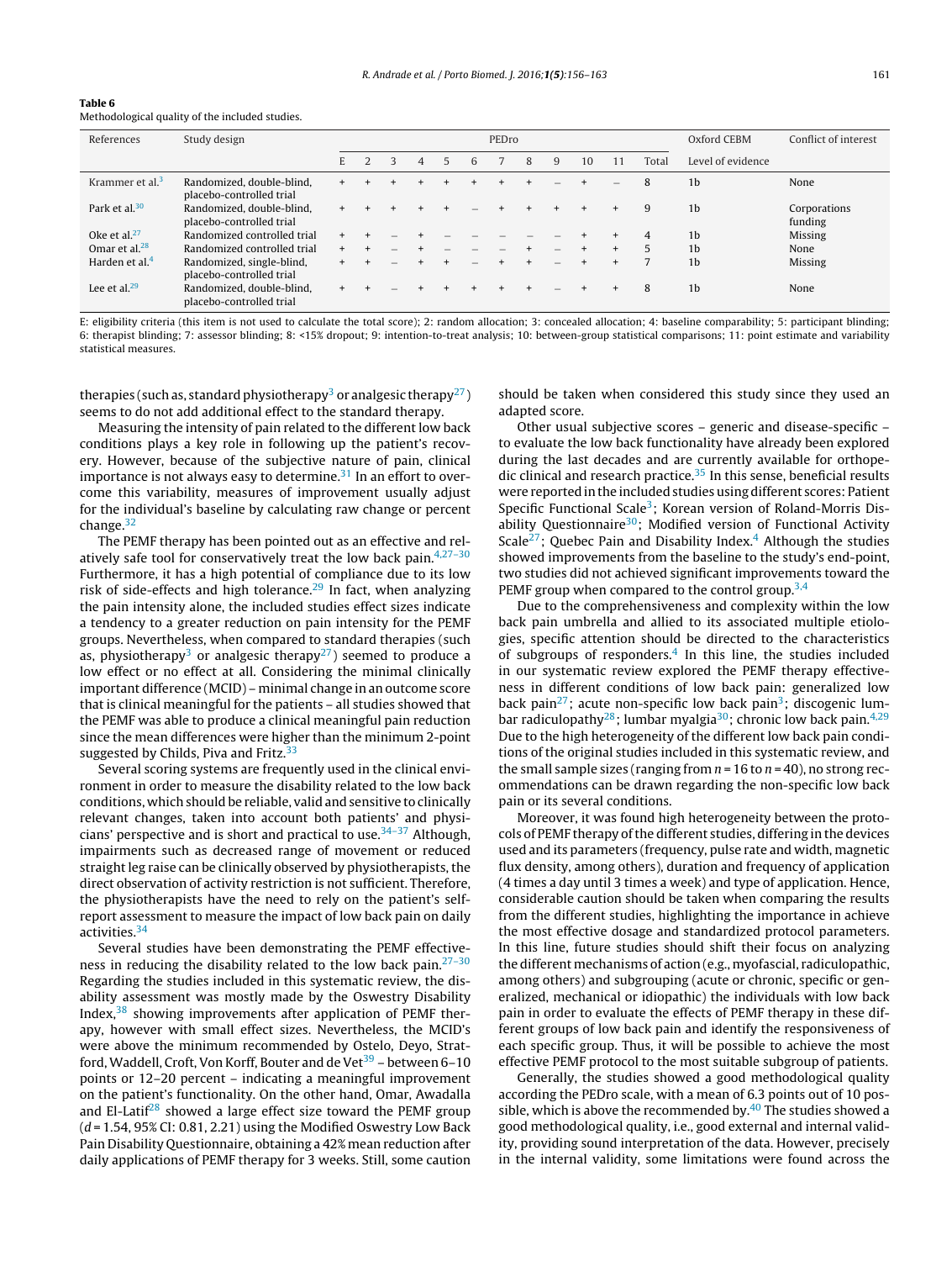<span id="page-6-0"></span>studies that could provide additional bias to the results: lack of "intention-to-treat" analysis; lack of randomization concealment; lack of blinding of subjects, therapists and assessors. Moreover, another important limitation was the statement of conflict of interest, where only three studies stated that had no conflict of interest at all. Two other studies did not make any statement about conflict of interest whatsoever and two studies reported funding upon the study's conduction.

# Study limitations

To the best of our knowledge, no other systematic review has investigated the therapeutic effects of PEMF specifically on low back pain. Moreover, it was used 2 independent reviewers for screening and critical appraisal and registered our protocol which could have reduced the bias within the systematic review. Still, there are some limitations that are needed to be pointed out. Firstly, the low number of studies available on the scientific literature that investigates the effectiveness of PEMF on low back pain is scarce, and even fewer if we consider de low back pain subgroups. Another limitation is the small size of the studies samples, which should be larger in order to provide power to the conclusion taken from the results. Also, the lack of data (means and standard deviation values) was a limitation in some studies, and the wide range of devices and low back pain conditions, precluded the systematization of the quantitative data. The search was restricted to English language studies; however, previous work demonstrated that the restriction to English language studies on systematic reviews does not provide additional bias. $41-44$  Furthermore, the studies did not made an adjustment for confounders (e.g., volume of analgesic medication consumption or psychosocial variables), which could lead to further biased results. These confounders may mix with the primary exposure or outcome and bias the true relationship of interest.<sup>[45](#page-7-0)</sup>

# **Conclusion**

In conclusion, the evidence within this systematic review demonstrates that the PEMF therapy seems to be able to relieve the pain and improve functionality in individuals with different low back pain conditions. However, when added to a standard therapy, it seems to do not add any beneficial effect. Nonetheless, due to the low risk associated, it can be a potential alternative to the conventional pharmacological therapy. The lack of studies in this theme warrants further research on PEMF effects on the different conditions of low back pain, with standardized protocols, larger samples and adjustment for low back pain confounders in order to achieve stronger conclusions.

# **Disclosure**

We certify that no party having a direct interest in the results of the research supporting this article has or will confer a benefit on us or on any organization with which we are associated. All authors have read and approved the final manuscript.

# **Conflicts of interest**

The authors declare no conflicts of interest.

# **References**

- 1. [Airaksinen](http://refhub.elsevier.com/S2444-8664(16)30051-4/sbref0230) [O,](http://refhub.elsevier.com/S2444-8664(16)30051-4/sbref0230) [Brox](http://refhub.elsevier.com/S2444-8664(16)30051-4/sbref0230) [J,](http://refhub.elsevier.com/S2444-8664(16)30051-4/sbref0230) [Cedraschi](http://refhub.elsevier.com/S2444-8664(16)30051-4/sbref0230) [C,](http://refhub.elsevier.com/S2444-8664(16)30051-4/sbref0230) [Hildebrandt](http://refhub.elsevier.com/S2444-8664(16)30051-4/sbref0230) [J,](http://refhub.elsevier.com/S2444-8664(16)30051-4/sbref0230) [Klaber-Moffett](http://refhub.elsevier.com/S2444-8664(16)30051-4/sbref0230) [J,](http://refhub.elsevier.com/S2444-8664(16)30051-4/sbref0230) [Kovacs](http://refhub.elsevier.com/S2444-8664(16)30051-4/sbref0230) [F,](http://refhub.elsevier.com/S2444-8664(16)30051-4/sbref0230) [et](http://refhub.elsevier.com/S2444-8664(16)30051-4/sbref0230) [al.](http://refhub.elsevier.com/S2444-8664(16)30051-4/sbref0230) [Chapter](http://refhub.elsevier.com/S2444-8664(16)30051-4/sbref0230) [4:](http://refhub.elsevier.com/S2444-8664(16)30051-4/sbref0230) [European](http://refhub.elsevier.com/S2444-8664(16)30051-4/sbref0230) [guidelines](http://refhub.elsevier.com/S2444-8664(16)30051-4/sbref0230) [for](http://refhub.elsevier.com/S2444-8664(16)30051-4/sbref0230) [the](http://refhub.elsevier.com/S2444-8664(16)30051-4/sbref0230) [management](http://refhub.elsevier.com/S2444-8664(16)30051-4/sbref0230) [of](http://refhub.elsevier.com/S2444-8664(16)30051-4/sbref0230) [chronic](http://refhub.elsevier.com/S2444-8664(16)30051-4/sbref0230) [nonspecific](http://refhub.elsevier.com/S2444-8664(16)30051-4/sbref0230) [low](http://refhub.elsevier.com/S2444-8664(16)30051-4/sbref0230) [back](http://refhub.elsevier.com/S2444-8664(16)30051-4/sbref0230) [pain.](http://refhub.elsevier.com/S2444-8664(16)30051-4/sbref0230) [Eur](http://refhub.elsevier.com/S2444-8664(16)30051-4/sbref0230) [Spine](http://refhub.elsevier.com/S2444-8664(16)30051-4/sbref0230) [J.](http://refhub.elsevier.com/S2444-8664(16)30051-4/sbref0230) [2006;15:s192–300.](http://refhub.elsevier.com/S2444-8664(16)30051-4/sbref0230)
- 2. [Amirdelfan](http://refhub.elsevier.com/S2444-8664(16)30051-4/sbref0235) [K,](http://refhub.elsevier.com/S2444-8664(16)30051-4/sbref0235) [McRoberts](http://refhub.elsevier.com/S2444-8664(16)30051-4/sbref0235) [P,](http://refhub.elsevier.com/S2444-8664(16)30051-4/sbref0235) [Deer](http://refhub.elsevier.com/S2444-8664(16)30051-4/sbref0235) [TR.](http://refhub.elsevier.com/S2444-8664(16)30051-4/sbref0235) [The](http://refhub.elsevier.com/S2444-8664(16)30051-4/sbref0235) [differential](http://refhub.elsevier.com/S2444-8664(16)30051-4/sbref0235) [diagnosis](http://refhub.elsevier.com/S2444-8664(16)30051-4/sbref0235) [of](http://refhub.elsevier.com/S2444-8664(16)30051-4/sbref0235) [low](http://refhub.elsevier.com/S2444-8664(16)30051-4/sbref0235) [back](http://refhub.elsevier.com/S2444-8664(16)30051-4/sbref0235) [pain:](http://refhub.elsevier.com/S2444-8664(16)30051-4/sbref0235) [a](http://refhub.elsevier.com/S2444-8664(16)30051-4/sbref0235) [primer](http://refhub.elsevier.com/S2444-8664(16)30051-4/sbref0235) [on](http://refhub.elsevier.com/S2444-8664(16)30051-4/sbref0235) [the](http://refhub.elsevier.com/S2444-8664(16)30051-4/sbref0235) [evolving](http://refhub.elsevier.com/S2444-8664(16)30051-4/sbref0235) [paradigm.](http://refhub.elsevier.com/S2444-8664(16)30051-4/sbref0235) [Neuromodulation.](http://refhub.elsevier.com/S2444-8664(16)30051-4/sbref0235) [2014;17:11–7.](http://refhub.elsevier.com/S2444-8664(16)30051-4/sbref0235)
- 3. [Krammer](http://refhub.elsevier.com/S2444-8664(16)30051-4/sbref0240) [A,](http://refhub.elsevier.com/S2444-8664(16)30051-4/sbref0240) [Horton](http://refhub.elsevier.com/S2444-8664(16)30051-4/sbref0240) [S,](http://refhub.elsevier.com/S2444-8664(16)30051-4/sbref0240) [Tumilty](http://refhub.elsevier.com/S2444-8664(16)30051-4/sbref0240) [S.](http://refhub.elsevier.com/S2444-8664(16)30051-4/sbref0240) [Pulsed](http://refhub.elsevier.com/S2444-8664(16)30051-4/sbref0240) [electromagnetic](http://refhub.elsevier.com/S2444-8664(16)30051-4/sbref0240) [energy](http://refhub.elsevier.com/S2444-8664(16)30051-4/sbref0240) [as](http://refhub.elsevier.com/S2444-8664(16)30051-4/sbref0240) [an](http://refhub.elsevier.com/S2444-8664(16)30051-4/sbref0240) [adjunct](http://refhub.elsevier.com/S2444-8664(16)30051-4/sbref0240) [to](http://refhub.elsevier.com/S2444-8664(16)30051-4/sbref0240) [physiotherapy](http://refhub.elsevier.com/S2444-8664(16)30051-4/sbref0240) [for](http://refhub.elsevier.com/S2444-8664(16)30051-4/sbref0240) [the](http://refhub.elsevier.com/S2444-8664(16)30051-4/sbref0240) [treatment](http://refhub.elsevier.com/S2444-8664(16)30051-4/sbref0240) [of](http://refhub.elsevier.com/S2444-8664(16)30051-4/sbref0240) [acute](http://refhub.elsevier.com/S2444-8664(16)30051-4/sbref0240) [low](http://refhub.elsevier.com/S2444-8664(16)30051-4/sbref0240) [back](http://refhub.elsevier.com/S2444-8664(16)30051-4/sbref0240) [pain:](http://refhub.elsevier.com/S2444-8664(16)30051-4/sbref0240) [a](http://refhub.elsevier.com/S2444-8664(16)30051-4/sbref0240) [randomised](http://refhub.elsevier.com/S2444-8664(16)30051-4/sbref0240) [controlled](http://refhub.elsevier.com/S2444-8664(16)30051-4/sbref0240) [trial.](http://refhub.elsevier.com/S2444-8664(16)30051-4/sbref0240) [N](http://refhub.elsevier.com/S2444-8664(16)30051-4/sbref0240) [Z](http://refhub.elsevier.com/S2444-8664(16)30051-4/sbref0240) [J](http://refhub.elsevier.com/S2444-8664(16)30051-4/sbref0240) [Physiother.](http://refhub.elsevier.com/S2444-8664(16)30051-4/sbref0240) [2015;43:16–22.](http://refhub.elsevier.com/S2444-8664(16)30051-4/sbref0240)
- 4. [Harden](http://refhub.elsevier.com/S2444-8664(16)30051-4/sbref0245) [R,](http://refhub.elsevier.com/S2444-8664(16)30051-4/sbref0245) [Remble](http://refhub.elsevier.com/S2444-8664(16)30051-4/sbref0245) [T,](http://refhub.elsevier.com/S2444-8664(16)30051-4/sbref0245) [Houle](http://refhub.elsevier.com/S2444-8664(16)30051-4/sbref0245) [T,](http://refhub.elsevier.com/S2444-8664(16)30051-4/sbref0245) [Long](http://refhub.elsevier.com/S2444-8664(16)30051-4/sbref0245) [J,](http://refhub.elsevier.com/S2444-8664(16)30051-4/sbref0245) [Markov](http://refhub.elsevier.com/S2444-8664(16)30051-4/sbref0245) [M,](http://refhub.elsevier.com/S2444-8664(16)30051-4/sbref0245) [Gallizzi](http://refhub.elsevier.com/S2444-8664(16)30051-4/sbref0245) [M.](http://refhub.elsevier.com/S2444-8664(16)30051-4/sbref0245) [Prospective,](http://refhub.elsevier.com/S2444-8664(16)30051-4/sbref0245) [random](http://refhub.elsevier.com/S2444-8664(16)30051-4/sbref0245)[ized,](http://refhub.elsevier.com/S2444-8664(16)30051-4/sbref0245) [single-blind,](http://refhub.elsevier.com/S2444-8664(16)30051-4/sbref0245) [sham](http://refhub.elsevier.com/S2444-8664(16)30051-4/sbref0245) [treatment-controlled](http://refhub.elsevier.com/S2444-8664(16)30051-4/sbref0245) [study](http://refhub.elsevier.com/S2444-8664(16)30051-4/sbref0245) [of](http://refhub.elsevier.com/S2444-8664(16)30051-4/sbref0245) [the](http://refhub.elsevier.com/S2444-8664(16)30051-4/sbref0245) [safety](http://refhub.elsevier.com/S2444-8664(16)30051-4/sbref0245) [and](http://refhub.elsevier.com/S2444-8664(16)30051-4/sbref0245) [efficacy](http://refhub.elsevier.com/S2444-8664(16)30051-4/sbref0245) [of](http://refhub.elsevier.com/S2444-8664(16)30051-4/sbref0245) [an](http://refhub.elsevier.com/S2444-8664(16)30051-4/sbref0245) [electromagnetic](http://refhub.elsevier.com/S2444-8664(16)30051-4/sbref0245) [field](http://refhub.elsevier.com/S2444-8664(16)30051-4/sbref0245) [device](http://refhub.elsevier.com/S2444-8664(16)30051-4/sbref0245) [for](http://refhub.elsevier.com/S2444-8664(16)30051-4/sbref0245) [the](http://refhub.elsevier.com/S2444-8664(16)30051-4/sbref0245) [treatment](http://refhub.elsevier.com/S2444-8664(16)30051-4/sbref0245) [of](http://refhub.elsevier.com/S2444-8664(16)30051-4/sbref0245) [chronic](http://refhub.elsevier.com/S2444-8664(16)30051-4/sbref0245) [low](http://refhub.elsevier.com/S2444-8664(16)30051-4/sbref0245) [back](http://refhub.elsevier.com/S2444-8664(16)30051-4/sbref0245) [pain:](http://refhub.elsevier.com/S2444-8664(16)30051-4/sbref0245) [a](http://refhub.elsevier.com/S2444-8664(16)30051-4/sbref0245) [pilot](http://refhub.elsevier.com/S2444-8664(16)30051-4/sbref0245) [study.](http://refhub.elsevier.com/S2444-8664(16)30051-4/sbref0245) [Pain](http://refhub.elsevier.com/S2444-8664(16)30051-4/sbref0245) [Pract.](http://refhub.elsevier.com/S2444-8664(16)30051-4/sbref0245) [2007;7:248](http://refhub.elsevier.com/S2444-8664(16)30051-4/sbref0245)–[55.](http://refhub.elsevier.com/S2444-8664(16)30051-4/sbref0245)
- 5. [Volkow](http://refhub.elsevier.com/S2444-8664(16)30051-4/sbref0250) [N.](http://refhub.elsevier.com/S2444-8664(16)30051-4/sbref0250) [America's](http://refhub.elsevier.com/S2444-8664(16)30051-4/sbref0250) [addiction](http://refhub.elsevier.com/S2444-8664(16)30051-4/sbref0250) [to](http://refhub.elsevier.com/S2444-8664(16)30051-4/sbref0250) [opioids:](http://refhub.elsevier.com/S2444-8664(16)30051-4/sbref0250) [heroin](http://refhub.elsevier.com/S2444-8664(16)30051-4/sbref0250) [and](http://refhub.elsevier.com/S2444-8664(16)30051-4/sbref0250) [prescription](http://refhub.elsevier.com/S2444-8664(16)30051-4/sbref0250) [drug](http://refhub.elsevier.com/S2444-8664(16)30051-4/sbref0250) [abuse;](http://refhub.elsevier.com/S2444-8664(16)30051-4/sbref0250) [2014](http://refhub.elsevier.com/S2444-8664(16)30051-4/sbref0250) [\[cited](http://refhub.elsevier.com/S2444-8664(16)30051-4/sbref0250) [15.07.15\].](http://refhub.elsevier.com/S2444-8664(16)30051-4/sbref0250)
- 6. [Bassett](http://refhub.elsevier.com/S2444-8664(16)30051-4/sbref0255) [C,](http://refhub.elsevier.com/S2444-8664(16)30051-4/sbref0255) [Pilla](http://refhub.elsevier.com/S2444-8664(16)30051-4/sbref0255) [A,](http://refhub.elsevier.com/S2444-8664(16)30051-4/sbref0255) [Pawluk](http://refhub.elsevier.com/S2444-8664(16)30051-4/sbref0255) [R.](http://refhub.elsevier.com/S2444-8664(16)30051-4/sbref0255) [A](http://refhub.elsevier.com/S2444-8664(16)30051-4/sbref0255) [non-operative](http://refhub.elsevier.com/S2444-8664(16)30051-4/sbref0255) [salvage](http://refhub.elsevier.com/S2444-8664(16)30051-4/sbref0255) [of](http://refhub.elsevier.com/S2444-8664(16)30051-4/sbref0255) [surgically-resistant](http://refhub.elsevier.com/S2444-8664(16)30051-4/sbref0255) [pseu](http://refhub.elsevier.com/S2444-8664(16)30051-4/sbref0255)[darthroses](http://refhub.elsevier.com/S2444-8664(16)30051-4/sbref0255) [and](http://refhub.elsevier.com/S2444-8664(16)30051-4/sbref0255) [non-unions](http://refhub.elsevier.com/S2444-8664(16)30051-4/sbref0255) [by](http://refhub.elsevier.com/S2444-8664(16)30051-4/sbref0255) [pulsing](http://refhub.elsevier.com/S2444-8664(16)30051-4/sbref0255) [electromagnetic](http://refhub.elsevier.com/S2444-8664(16)30051-4/sbref0255) [fields:](http://refhub.elsevier.com/S2444-8664(16)30051-4/sbref0255) [a](http://refhub.elsevier.com/S2444-8664(16)30051-4/sbref0255) [preliminary](http://refhub.elsevier.com/S2444-8664(16)30051-4/sbref0255) [report.](http://refhub.elsevier.com/S2444-8664(16)30051-4/sbref0255) [Clin](http://refhub.elsevier.com/S2444-8664(16)30051-4/sbref0255) [Orthop](http://refhub.elsevier.com/S2444-8664(16)30051-4/sbref0255) [Relat](http://refhub.elsevier.com/S2444-8664(16)30051-4/sbref0255) [Res.](http://refhub.elsevier.com/S2444-8664(16)30051-4/sbref0255) [1977;124:128–43.](http://refhub.elsevier.com/S2444-8664(16)30051-4/sbref0255)
- 7. Li S, Yu B, Zhou D, He C, Zhuo Q, Hulme JM. Electromagnetic fields for treating osteoarthritis. Cochrane Database Syst Rev. 2013, [http://dx.doi.org/10.1002/](dx.doi.org/10.1002/14651858.CD003523.pub2) [14651858.CD003523.pub2.](dx.doi.org/10.1002/14651858.CD003523.pub2)
- 8. [Hazlewood](http://refhub.elsevier.com/S2444-8664(16)30051-4/sbref0265) [C,](http://refhub.elsevier.com/S2444-8664(16)30051-4/sbref0265) [Markov](http://refhub.elsevier.com/S2444-8664(16)30051-4/sbref0265) [M,](http://refhub.elsevier.com/S2444-8664(16)30051-4/sbref0265) [Kostarakis](http://refhub.elsevier.com/S2444-8664(16)30051-4/sbref0265) [P.](http://refhub.elsevier.com/S2444-8664(16)30051-4/sbref0265) [Magnetic](http://refhub.elsevier.com/S2444-8664(16)30051-4/sbref0265) [fields](http://refhub.elsevier.com/S2444-8664(16)30051-4/sbref0265) [for](http://refhub.elsevier.com/S2444-8664(16)30051-4/sbref0265) [relief](http://refhub.elsevier.com/S2444-8664(16)30051-4/sbref0265) [of](http://refhub.elsevier.com/S2444-8664(16)30051-4/sbref0265) [myofascial](http://refhub.elsevier.com/S2444-8664(16)30051-4/sbref0265) [and/or](http://refhub.elsevier.com/S2444-8664(16)30051-4/sbref0265) [low](http://refhub.elsevier.com/S2444-8664(16)30051-4/sbref0265) [back](http://refhub.elsevier.com/S2444-8664(16)30051-4/sbref0265) [pain](http://refhub.elsevier.com/S2444-8664(16)30051-4/sbref0265) [through](http://refhub.elsevier.com/S2444-8664(16)30051-4/sbref0265) [trigger](http://refhub.elsevier.com/S2444-8664(16)30051-4/sbref0265) [points.](http://refhub.elsevier.com/S2444-8664(16)30051-4/sbref0265) [In:](http://refhub.elsevier.com/S2444-8664(16)30051-4/sbref0265) [Proceedings](http://refhub.elsevier.com/S2444-8664(16)30051-4/sbref0265) [of](http://refhub.elsevier.com/S2444-8664(16)30051-4/sbref0265) [the](http://refhub.elsevier.com/S2444-8664(16)30051-4/sbref0265) [forth](http://refhub.elsevier.com/S2444-8664(16)30051-4/sbref0265) [inter](http://refhub.elsevier.com/S2444-8664(16)30051-4/sbref0265)[national](http://refhub.elsevier.com/S2444-8664(16)30051-4/sbref0265) [workshop](http://refhub.elsevier.com/S2444-8664(16)30051-4/sbref0265) [biological](http://refhub.elsevier.com/S2444-8664(16)30051-4/sbref0265) [effects](http://refhub.elsevier.com/S2444-8664(16)30051-4/sbref0265) [of](http://refhub.elsevier.com/S2444-8664(16)30051-4/sbref0265) [electromagnetic](http://refhub.elsevier.com/S2444-8664(16)30051-4/sbref0265) [fields.](http://refhub.elsevier.com/S2444-8664(16)30051-4/sbref0265) [2006.](http://refhub.elsevier.com/S2444-8664(16)30051-4/sbref0265) [p.](http://refhub.elsevier.com/S2444-8664(16)30051-4/sbref0265) [475–83.](http://refhub.elsevier.com/S2444-8664(16)30051-4/sbref0265)
- 9. [Markov](http://refhub.elsevier.com/S2444-8664(16)30051-4/sbref0270) [MS.](http://refhub.elsevier.com/S2444-8664(16)30051-4/sbref0270) [Pulsed](http://refhub.elsevier.com/S2444-8664(16)30051-4/sbref0270) [electromagnetic](http://refhub.elsevier.com/S2444-8664(16)30051-4/sbref0270) [field](http://refhub.elsevier.com/S2444-8664(16)30051-4/sbref0270) [therapy](http://refhub.elsevier.com/S2444-8664(16)30051-4/sbref0270) [history,](http://refhub.elsevier.com/S2444-8664(16)30051-4/sbref0270) [state](http://refhub.elsevier.com/S2444-8664(16)30051-4/sbref0270) [of](http://refhub.elsevier.com/S2444-8664(16)30051-4/sbref0270) [the](http://refhub.elsevier.com/S2444-8664(16)30051-4/sbref0270) [art](http://refhub.elsevier.com/S2444-8664(16)30051-4/sbref0270) [and](http://refhub.elsevier.com/S2444-8664(16)30051-4/sbref0270) [future.](http://refhub.elsevier.com/S2444-8664(16)30051-4/sbref0270) [Environmentalist.](http://refhub.elsevier.com/S2444-8664(16)30051-4/sbref0270) [2007;27:465](http://refhub.elsevier.com/S2444-8664(16)30051-4/sbref0270)–[75.](http://refhub.elsevier.com/S2444-8664(16)30051-4/sbref0270)
- 10. [Fini](http://refhub.elsevier.com/S2444-8664(16)30051-4/sbref0275) [M,](http://refhub.elsevier.com/S2444-8664(16)30051-4/sbref0275) [Giavaresi](http://refhub.elsevier.com/S2444-8664(16)30051-4/sbref0275) [G,](http://refhub.elsevier.com/S2444-8664(16)30051-4/sbref0275) [Carpi](http://refhub.elsevier.com/S2444-8664(16)30051-4/sbref0275) [A,](http://refhub.elsevier.com/S2444-8664(16)30051-4/sbref0275) [Nicolini](http://refhub.elsevier.com/S2444-8664(16)30051-4/sbref0275) [A,](http://refhub.elsevier.com/S2444-8664(16)30051-4/sbref0275) [Setti](http://refhub.elsevier.com/S2444-8664(16)30051-4/sbref0275) [S,](http://refhub.elsevier.com/S2444-8664(16)30051-4/sbref0275) [Giardino](http://refhub.elsevier.com/S2444-8664(16)30051-4/sbref0275) [R.](http://refhub.elsevier.com/S2444-8664(16)30051-4/sbref0275) [Effects](http://refhub.elsevier.com/S2444-8664(16)30051-4/sbref0275) [of](http://refhub.elsevier.com/S2444-8664(16)30051-4/sbref0275) [pulsed](http://refhub.elsevier.com/S2444-8664(16)30051-4/sbref0275) [electromagnetic](http://refhub.elsevier.com/S2444-8664(16)30051-4/sbref0275) [fields](http://refhub.elsevier.com/S2444-8664(16)30051-4/sbref0275) [on](http://refhub.elsevier.com/S2444-8664(16)30051-4/sbref0275) [articular](http://refhub.elsevier.com/S2444-8664(16)30051-4/sbref0275) [hyaline](http://refhub.elsevier.com/S2444-8664(16)30051-4/sbref0275) [cartilage:](http://refhub.elsevier.com/S2444-8664(16)30051-4/sbref0275) [review](http://refhub.elsevier.com/S2444-8664(16)30051-4/sbref0275) [of](http://refhub.elsevier.com/S2444-8664(16)30051-4/sbref0275) [experimental](http://refhub.elsevier.com/S2444-8664(16)30051-4/sbref0275) [and](http://refhub.elsevier.com/S2444-8664(16)30051-4/sbref0275) [clinical](http://refhub.elsevier.com/S2444-8664(16)30051-4/sbref0275) [studies.](http://refhub.elsevier.com/S2444-8664(16)30051-4/sbref0275) [Biomed](http://refhub.elsevier.com/S2444-8664(16)30051-4/sbref0275) [Pharmacother.](http://refhub.elsevier.com/S2444-8664(16)30051-4/sbref0275) [2005;59:388](http://refhub.elsevier.com/S2444-8664(16)30051-4/sbref0275)–[94.](http://refhub.elsevier.com/S2444-8664(16)30051-4/sbref0275)
- 11. [Ieran](http://refhub.elsevier.com/S2444-8664(16)30051-4/sbref0280) [M,](http://refhub.elsevier.com/S2444-8664(16)30051-4/sbref0280) [Zaffuto](http://refhub.elsevier.com/S2444-8664(16)30051-4/sbref0280) [S,](http://refhub.elsevier.com/S2444-8664(16)30051-4/sbref0280) [Bagnacani](http://refhub.elsevier.com/S2444-8664(16)30051-4/sbref0280) [M,](http://refhub.elsevier.com/S2444-8664(16)30051-4/sbref0280) [Annovi](http://refhub.elsevier.com/S2444-8664(16)30051-4/sbref0280) [M,](http://refhub.elsevier.com/S2444-8664(16)30051-4/sbref0280) [Moratti](http://refhub.elsevier.com/S2444-8664(16)30051-4/sbref0280) [A,](http://refhub.elsevier.com/S2444-8664(16)30051-4/sbref0280) [Cadossi](http://refhub.elsevier.com/S2444-8664(16)30051-4/sbref0280) [R.](http://refhub.elsevier.com/S2444-8664(16)30051-4/sbref0280) [Effect](http://refhub.elsevier.com/S2444-8664(16)30051-4/sbref0280) [of](http://refhub.elsevier.com/S2444-8664(16)30051-4/sbref0280) [low](http://refhub.elsevier.com/S2444-8664(16)30051-4/sbref0280) [fre](http://refhub.elsevier.com/S2444-8664(16)30051-4/sbref0280)[quency](http://refhub.elsevier.com/S2444-8664(16)30051-4/sbref0280) [pulsing](http://refhub.elsevier.com/S2444-8664(16)30051-4/sbref0280) [electromagnetic](http://refhub.elsevier.com/S2444-8664(16)30051-4/sbref0280) [fields](http://refhub.elsevier.com/S2444-8664(16)30051-4/sbref0280) [on](http://refhub.elsevier.com/S2444-8664(16)30051-4/sbref0280) [skin](http://refhub.elsevier.com/S2444-8664(16)30051-4/sbref0280) [ulcers](http://refhub.elsevier.com/S2444-8664(16)30051-4/sbref0280) [of](http://refhub.elsevier.com/S2444-8664(16)30051-4/sbref0280) [venous](http://refhub.elsevier.com/S2444-8664(16)30051-4/sbref0280) [origin](http://refhub.elsevier.com/S2444-8664(16)30051-4/sbref0280) [in](http://refhub.elsevier.com/S2444-8664(16)30051-4/sbref0280) [humans:](http://refhub.elsevier.com/S2444-8664(16)30051-4/sbref0280) [a](http://refhub.elsevier.com/S2444-8664(16)30051-4/sbref0280) [double-blind](http://refhub.elsevier.com/S2444-8664(16)30051-4/sbref0280) [study.](http://refhub.elsevier.com/S2444-8664(16)30051-4/sbref0280) [J](http://refhub.elsevier.com/S2444-8664(16)30051-4/sbref0280) [Orthop](http://refhub.elsevier.com/S2444-8664(16)30051-4/sbref0280) [Res.](http://refhub.elsevier.com/S2444-8664(16)30051-4/sbref0280) [1990;8:276](http://refhub.elsevier.com/S2444-8664(16)30051-4/sbref0280)–[82.](http://refhub.elsevier.com/S2444-8664(16)30051-4/sbref0280)
- 12. [McCarthy](http://refhub.elsevier.com/S2444-8664(16)30051-4/sbref0285) [CJ,](http://refhub.elsevier.com/S2444-8664(16)30051-4/sbref0285) Callaghan MJ, Oldham JA. [Pulsed](http://refhub.elsevier.com/S2444-8664(16)30051-4/sbref0285) [electromagnetic](http://refhub.elsevier.com/S2444-8664(16)30051-4/sbref0285) [energy](http://refhub.elsevier.com/S2444-8664(16)30051-4/sbref0285) [treatment](http://refhub.elsevier.com/S2444-8664(16)30051-4/sbref0285) [offers](http://refhub.elsevier.com/S2444-8664(16)30051-4/sbref0285) [no](http://refhub.elsevier.com/S2444-8664(16)30051-4/sbref0285) [clinical](http://refhub.elsevier.com/S2444-8664(16)30051-4/sbref0285) [benefitin](http://refhub.elsevier.com/S2444-8664(16)30051-4/sbref0285) [reducing](http://refhub.elsevier.com/S2444-8664(16)30051-4/sbref0285) [the](http://refhub.elsevier.com/S2444-8664(16)30051-4/sbref0285) [pain](http://refhub.elsevier.com/S2444-8664(16)30051-4/sbref0285) [of](http://refhub.elsevier.com/S2444-8664(16)30051-4/sbref0285) [knee](http://refhub.elsevier.com/S2444-8664(16)30051-4/sbref0285) [osteoarthritis:](http://refhub.elsevier.com/S2444-8664(16)30051-4/sbref0285) [a](http://refhub.elsevier.com/S2444-8664(16)30051-4/sbref0285) [systematic](http://refhub.elsevier.com/S2444-8664(16)30051-4/sbref0285) [review.](http://refhub.elsevier.com/S2444-8664(16)30051-4/sbref0285) [BMC](http://refhub.elsevier.com/S2444-8664(16)30051-4/sbref0285) [Musculoskelet](http://refhub.elsevier.com/S2444-8664(16)30051-4/sbref0285) [Disord.](http://refhub.elsevier.com/S2444-8664(16)30051-4/sbref0285) [2006;7:51.](http://refhub.elsevier.com/S2444-8664(16)30051-4/sbref0285)
- 13. [Hannemann](http://refhub.elsevier.com/S2444-8664(16)30051-4/sbref0290) [P,](http://refhub.elsevier.com/S2444-8664(16)30051-4/sbref0290) [Mommers](http://refhub.elsevier.com/S2444-8664(16)30051-4/sbref0290) [E,](http://refhub.elsevier.com/S2444-8664(16)30051-4/sbref0290) [Schots](http://refhub.elsevier.com/S2444-8664(16)30051-4/sbref0290) [J,](http://refhub.elsevier.com/S2444-8664(16)30051-4/sbref0290) [Brink](http://refhub.elsevier.com/S2444-8664(16)30051-4/sbref0290) [P,](http://refhub.elsevier.com/S2444-8664(16)30051-4/sbref0290) [Poeze](http://refhub.elsevier.com/S2444-8664(16)30051-4/sbref0290) [M.](http://refhub.elsevier.com/S2444-8664(16)30051-4/sbref0290) [The](http://refhub.elsevier.com/S2444-8664(16)30051-4/sbref0290) [effects](http://refhub.elsevier.com/S2444-8664(16)30051-4/sbref0290) [of](http://refhub.elsevier.com/S2444-8664(16)30051-4/sbref0290) [low](http://refhub.elsevier.com/S2444-8664(16)30051-4/sbref0290)[intensity](http://refhub.elsevier.com/S2444-8664(16)30051-4/sbref0290) [pulsed](http://refhub.elsevier.com/S2444-8664(16)30051-4/sbref0290) [ultrasound](http://refhub.elsevier.com/S2444-8664(16)30051-4/sbref0290) [and](http://refhub.elsevier.com/S2444-8664(16)30051-4/sbref0290) [pulsed](http://refhub.elsevier.com/S2444-8664(16)30051-4/sbref0290) [electromagnetic](http://refhub.elsevier.com/S2444-8664(16)30051-4/sbref0290) [fields](http://refhub.elsevier.com/S2444-8664(16)30051-4/sbref0290) [bone](http://refhub.elsevier.com/S2444-8664(16)30051-4/sbref0290) [growth](http://refhub.elsevier.com/S2444-8664(16)30051-4/sbref0290) [stimulation](http://refhub.elsevier.com/S2444-8664(16)30051-4/sbref0290) [in](http://refhub.elsevier.com/S2444-8664(16)30051-4/sbref0290) [acute](http://refhub.elsevier.com/S2444-8664(16)30051-4/sbref0290) [fractures:](http://refhub.elsevier.com/S2444-8664(16)30051-4/sbref0290) [a](http://refhub.elsevier.com/S2444-8664(16)30051-4/sbref0290) [systematic](http://refhub.elsevier.com/S2444-8664(16)30051-4/sbref0290) [review](http://refhub.elsevier.com/S2444-8664(16)30051-4/sbref0290) [and](http://refhub.elsevier.com/S2444-8664(16)30051-4/sbref0290) [meta-analysis](http://refhub.elsevier.com/S2444-8664(16)30051-4/sbref0290) [of](http://refhub.elsevier.com/S2444-8664(16)30051-4/sbref0290) [ran](http://refhub.elsevier.com/S2444-8664(16)30051-4/sbref0290)[domized](http://refhub.elsevier.com/S2444-8664(16)30051-4/sbref0290) [controlled](http://refhub.elsevier.com/S2444-8664(16)30051-4/sbref0290) [trials.](http://refhub.elsevier.com/S2444-8664(16)30051-4/sbref0290) [Arch](http://refhub.elsevier.com/S2444-8664(16)30051-4/sbref0290) [Orthop](http://refhub.elsevier.com/S2444-8664(16)30051-4/sbref0290) [Trauma](http://refhub.elsevier.com/S2444-8664(16)30051-4/sbref0290) [Surg.](http://refhub.elsevier.com/S2444-8664(16)30051-4/sbref0290) [2014;134:1093](http://refhub.elsevier.com/S2444-8664(16)30051-4/sbref0290)–[106.](http://refhub.elsevier.com/S2444-8664(16)30051-4/sbref0290)
- 14. [Huang](http://refhub.elsevier.com/S2444-8664(16)30051-4/sbref0295) [L-Q,](http://refhub.elsevier.com/S2444-8664(16)30051-4/sbref0295) [He](http://refhub.elsevier.com/S2444-8664(16)30051-4/sbref0295) [H-C,](http://refhub.elsevier.com/S2444-8664(16)30051-4/sbref0295) [He](http://refhub.elsevier.com/S2444-8664(16)30051-4/sbref0295) [C-Q,](http://refhub.elsevier.com/S2444-8664(16)30051-4/sbref0295) [Chen](http://refhub.elsevier.com/S2444-8664(16)30051-4/sbref0295) [J,](http://refhub.elsevier.com/S2444-8664(16)30051-4/sbref0295) [Yang](http://refhub.elsevier.com/S2444-8664(16)30051-4/sbref0295) [L.](http://refhub.elsevier.com/S2444-8664(16)30051-4/sbref0295) [Clinical](http://refhub.elsevier.com/S2444-8664(16)30051-4/sbref0295) [update](http://refhub.elsevier.com/S2444-8664(16)30051-4/sbref0295) [of](http://refhub.elsevier.com/S2444-8664(16)30051-4/sbref0295) [pulsed](http://refhub.elsevier.com/S2444-8664(16)30051-4/sbref0295) [electromag](http://refhub.elsevier.com/S2444-8664(16)30051-4/sbref0295)[netic](http://refhub.elsevier.com/S2444-8664(16)30051-4/sbref0295) [fields](http://refhub.elsevier.com/S2444-8664(16)30051-4/sbref0295) [on](http://refhub.elsevier.com/S2444-8664(16)30051-4/sbref0295) [osteoporosis.](http://refhub.elsevier.com/S2444-8664(16)30051-4/sbref0295) [Chin](http://refhub.elsevier.com/S2444-8664(16)30051-4/sbref0295) [Med](http://refhub.elsevier.com/S2444-8664(16)30051-4/sbref0295) [J.](http://refhub.elsevier.com/S2444-8664(16)30051-4/sbref0295) [2008;121:2095](http://refhub.elsevier.com/S2444-8664(16)30051-4/sbref0295)–[9.](http://refhub.elsevier.com/S2444-8664(16)30051-4/sbref0295)
- 15. [Liberati](http://refhub.elsevier.com/S2444-8664(16)30051-4/sbref0300) [A,](http://refhub.elsevier.com/S2444-8664(16)30051-4/sbref0300) [Altman](http://refhub.elsevier.com/S2444-8664(16)30051-4/sbref0300) [DG,](http://refhub.elsevier.com/S2444-8664(16)30051-4/sbref0300) [Tetzlaff](http://refhub.elsevier.com/S2444-8664(16)30051-4/sbref0300) [J,](http://refhub.elsevier.com/S2444-8664(16)30051-4/sbref0300) [Mulrow](http://refhub.elsevier.com/S2444-8664(16)30051-4/sbref0300) [C,](http://refhub.elsevier.com/S2444-8664(16)30051-4/sbref0300) [Gøtzsche](http://refhub.elsevier.com/S2444-8664(16)30051-4/sbref0300) [PC,](http://refhub.elsevier.com/S2444-8664(16)30051-4/sbref0300) [Ioannidis](http://refhub.elsevier.com/S2444-8664(16)30051-4/sbref0300) [JP,](http://refhub.elsevier.com/S2444-8664(16)30051-4/sbref0300) [et](http://refhub.elsevier.com/S2444-8664(16)30051-4/sbref0300) [al.](http://refhub.elsevier.com/S2444-8664(16)30051-4/sbref0300) [The](http://refhub.elsevier.com/S2444-8664(16)30051-4/sbref0300) [PRISMA](http://refhub.elsevier.com/S2444-8664(16)30051-4/sbref0300) [statement](http://refhub.elsevier.com/S2444-8664(16)30051-4/sbref0300) [for](http://refhub.elsevier.com/S2444-8664(16)30051-4/sbref0300) [reporting](http://refhub.elsevier.com/S2444-8664(16)30051-4/sbref0300) [systematic](http://refhub.elsevier.com/S2444-8664(16)30051-4/sbref0300) [reviews](http://refhub.elsevier.com/S2444-8664(16)30051-4/sbref0300) [and](http://refhub.elsevier.com/S2444-8664(16)30051-4/sbref0300) [meta-analyses](http://refhub.elsevier.com/S2444-8664(16)30051-4/sbref0300) [of](http://refhub.elsevier.com/S2444-8664(16)30051-4/sbref0300) [stud](http://refhub.elsevier.com/S2444-8664(16)30051-4/sbref0300)[ies](http://refhub.elsevier.com/S2444-8664(16)30051-4/sbref0300) [that](http://refhub.elsevier.com/S2444-8664(16)30051-4/sbref0300) [evaluate](http://refhub.elsevier.com/S2444-8664(16)30051-4/sbref0300) [health](http://refhub.elsevier.com/S2444-8664(16)30051-4/sbref0300) [care](http://refhub.elsevier.com/S2444-8664(16)30051-4/sbref0300) [interventions:](http://refhub.elsevier.com/S2444-8664(16)30051-4/sbref0300) [explanation](http://refhub.elsevier.com/S2444-8664(16)30051-4/sbref0300) [and](http://refhub.elsevier.com/S2444-8664(16)30051-4/sbref0300) [elaboration.](http://refhub.elsevier.com/S2444-8664(16)30051-4/sbref0300) [Ann](http://refhub.elsevier.com/S2444-8664(16)30051-4/sbref0300) [Intern](http://refhub.elsevier.com/S2444-8664(16)30051-4/sbref0300) [Med.](http://refhub.elsevier.com/S2444-8664(16)30051-4/sbref0300) [2009;151.](http://refhub.elsevier.com/S2444-8664(16)30051-4/sbref0300) [W-65–94.](http://refhub.elsevier.com/S2444-8664(16)30051-4/sbref0300)
- 16. [Becker](http://refhub.elsevier.com/S2444-8664(16)30051-4/sbref0305) [BJ.](http://refhub.elsevier.com/S2444-8664(16)30051-4/sbref0305) [Synthesizing](http://refhub.elsevier.com/S2444-8664(16)30051-4/sbref0305) [standardized](http://refhub.elsevier.com/S2444-8664(16)30051-4/sbref0305) [mean-change](http://refhub.elsevier.com/S2444-8664(16)30051-4/sbref0305) [measures.](http://refhub.elsevier.com/S2444-8664(16)30051-4/sbref0305) [Br](http://refhub.elsevier.com/S2444-8664(16)30051-4/sbref0305) [J](http://refhub.elsevier.com/S2444-8664(16)30051-4/sbref0305) [Math](http://refhub.elsevier.com/S2444-8664(16)30051-4/sbref0305) [Stat](http://refhub.elsevier.com/S2444-8664(16)30051-4/sbref0305) [Psychol.](http://refhub.elsevier.com/S2444-8664(16)30051-4/sbref0305) [1988;41:257–78.](http://refhub.elsevier.com/S2444-8664(16)30051-4/sbref0305)
- 17. Cohen J. Statistical power [analysis](http://refhub.elsevier.com/S2444-8664(16)30051-4/sbref0310) [for](http://refhub.elsevier.com/S2444-8664(16)30051-4/sbref0310) [the](http://refhub.elsevier.com/S2444-8664(16)30051-4/sbref0310) [behavioral](http://refhub.elsevier.com/S2444-8664(16)30051-4/sbref0310) [sciences.](http://refhub.elsevier.com/S2444-8664(16)30051-4/sbref0310) [Lawrence](http://refhub.elsevier.com/S2444-8664(16)30051-4/sbref0310) [Erlbaum](http://refhub.elsevier.com/S2444-8664(16)30051-4/sbref0310) [Associates,](http://refhub.elsevier.com/S2444-8664(16)30051-4/sbref0310) [Inc.;](http://refhub.elsevier.com/S2444-8664(16)30051-4/sbref0310) [1977.](http://refhub.elsevier.com/S2444-8664(16)30051-4/sbref0310)
- 18. [Wright](http://refhub.elsevier.com/S2444-8664(16)30051-4/sbref0315) [JG,](http://refhub.elsevier.com/S2444-8664(16)30051-4/sbref0315) [Swiontkowski](http://refhub.elsevier.com/S2444-8664(16)30051-4/sbref0315) [MF,](http://refhub.elsevier.com/S2444-8664(16)30051-4/sbref0315) [Heckman](http://refhub.elsevier.com/S2444-8664(16)30051-4/sbref0315) [JD.](http://refhub.elsevier.com/S2444-8664(16)30051-4/sbref0315) [Introducing](http://refhub.elsevier.com/S2444-8664(16)30051-4/sbref0315) [levels](http://refhub.elsevier.com/S2444-8664(16)30051-4/sbref0315) [of](http://refhub.elsevier.com/S2444-8664(16)30051-4/sbref0315) [evidence](http://refhub.elsevier.com/S2444-8664(16)30051-4/sbref0315) [to](http://refhub.elsevier.com/S2444-8664(16)30051-4/sbref0315) [the](http://refhub.elsevier.com/S2444-8664(16)30051-4/sbref0315) [journal.](http://refhub.elsevier.com/S2444-8664(16)30051-4/sbref0315) [J](http://refhub.elsevier.com/S2444-8664(16)30051-4/sbref0315) [Bone](http://refhub.elsevier.com/S2444-8664(16)30051-4/sbref0315) [Jt](http://refhub.elsevier.com/S2444-8664(16)30051-4/sbref0315) [Surg.](http://refhub.elsevier.com/S2444-8664(16)30051-4/sbref0315) [2003;85:1–3.](http://refhub.elsevier.com/S2444-8664(16)30051-4/sbref0315)
- 19. [de](http://refhub.elsevier.com/S2444-8664(16)30051-4/sbref0320) [Morton](http://refhub.elsevier.com/S2444-8664(16)30051-4/sbref0320) [NA.](http://refhub.elsevier.com/S2444-8664(16)30051-4/sbref0320) [The](http://refhub.elsevier.com/S2444-8664(16)30051-4/sbref0320) [PEDro](http://refhub.elsevier.com/S2444-8664(16)30051-4/sbref0320) [scale](http://refhub.elsevier.com/S2444-8664(16)30051-4/sbref0320) [is](http://refhub.elsevier.com/S2444-8664(16)30051-4/sbref0320) [a](http://refhub.elsevier.com/S2444-8664(16)30051-4/sbref0320) [valid](http://refhub.elsevier.com/S2444-8664(16)30051-4/sbref0320) [measure](http://refhub.elsevier.com/S2444-8664(16)30051-4/sbref0320) [of](http://refhub.elsevier.com/S2444-8664(16)30051-4/sbref0320) [the](http://refhub.elsevier.com/S2444-8664(16)30051-4/sbref0320) [methodological](http://refhub.elsevier.com/S2444-8664(16)30051-4/sbref0320) [quality](http://refhub.elsevier.com/S2444-8664(16)30051-4/sbref0320) [of](http://refhub.elsevier.com/S2444-8664(16)30051-4/sbref0320) [clinical](http://refhub.elsevier.com/S2444-8664(16)30051-4/sbref0320) [trials:](http://refhub.elsevier.com/S2444-8664(16)30051-4/sbref0320) [a](http://refhub.elsevier.com/S2444-8664(16)30051-4/sbref0320) [demographic](http://refhub.elsevier.com/S2444-8664(16)30051-4/sbref0320) [study.](http://refhub.elsevier.com/S2444-8664(16)30051-4/sbref0320) [Aust](http://refhub.elsevier.com/S2444-8664(16)30051-4/sbref0320) [J](http://refhub.elsevier.com/S2444-8664(16)30051-4/sbref0320) [Physiother.](http://refhub.elsevier.com/S2444-8664(16)30051-4/sbref0320) [2009;55:](http://refhub.elsevier.com/S2444-8664(16)30051-4/sbref0320) [129–33.](http://refhub.elsevier.com/S2444-8664(16)30051-4/sbref0320)
- 20. [Maher](http://refhub.elsevier.com/S2444-8664(16)30051-4/sbref0325) [CG,](http://refhub.elsevier.com/S2444-8664(16)30051-4/sbref0325) [Sherrington](http://refhub.elsevier.com/S2444-8664(16)30051-4/sbref0325) [C,](http://refhub.elsevier.com/S2444-8664(16)30051-4/sbref0325) [Herbert](http://refhub.elsevier.com/S2444-8664(16)30051-4/sbref0325) [RD,](http://refhub.elsevier.com/S2444-8664(16)30051-4/sbref0325) [Moseley](http://refhub.elsevier.com/S2444-8664(16)30051-4/sbref0325) [AM,](http://refhub.elsevier.com/S2444-8664(16)30051-4/sbref0325) [Elkins](http://refhub.elsevier.com/S2444-8664(16)30051-4/sbref0325) [M.](http://refhub.elsevier.com/S2444-8664(16)30051-4/sbref0325) [Reliability](http://refhub.elsevier.com/S2444-8664(16)30051-4/sbref0325) [of](http://refhub.elsevier.com/S2444-8664(16)30051-4/sbref0325) [the](http://refhub.elsevier.com/S2444-8664(16)30051-4/sbref0325) [PEDro](http://refhub.elsevier.com/S2444-8664(16)30051-4/sbref0325) [scale](http://refhub.elsevier.com/S2444-8664(16)30051-4/sbref0325) [for](http://refhub.elsevier.com/S2444-8664(16)30051-4/sbref0325) [rating](http://refhub.elsevier.com/S2444-8664(16)30051-4/sbref0325) [quality](http://refhub.elsevier.com/S2444-8664(16)30051-4/sbref0325) [of](http://refhub.elsevier.com/S2444-8664(16)30051-4/sbref0325) [randomized](http://refhub.elsevier.com/S2444-8664(16)30051-4/sbref0325) [controlled](http://refhub.elsevier.com/S2444-8664(16)30051-4/sbref0325) [trials.](http://refhub.elsevier.com/S2444-8664(16)30051-4/sbref0325) [Phys](http://refhub.elsevier.com/S2444-8664(16)30051-4/sbref0325) [Ther.](http://refhub.elsevier.com/S2444-8664(16)30051-4/sbref0325) [2003;83:713](http://refhub.elsevier.com/S2444-8664(16)30051-4/sbref0325)–[21.](http://refhub.elsevier.com/S2444-8664(16)30051-4/sbref0325)
- 21. [Khoromi](http://refhub.elsevier.com/S2444-8664(16)30051-4/sbref0330) [S,](http://refhub.elsevier.com/S2444-8664(16)30051-4/sbref0330) [Blackman](http://refhub.elsevier.com/S2444-8664(16)30051-4/sbref0330) [MR,](http://refhub.elsevier.com/S2444-8664(16)30051-4/sbref0330) [Kingman](http://refhub.elsevier.com/S2444-8664(16)30051-4/sbref0330) [A,](http://refhub.elsevier.com/S2444-8664(16)30051-4/sbref0330) [Patsalides](http://refhub.elsevier.com/S2444-8664(16)30051-4/sbref0330) [A,](http://refhub.elsevier.com/S2444-8664(16)30051-4/sbref0330) [Matheny](http://refhub.elsevier.com/S2444-8664(16)30051-4/sbref0330) [LA,](http://refhub.elsevier.com/S2444-8664(16)30051-4/sbref0330) [Adams](http://refhub.elsevier.com/S2444-8664(16)30051-4/sbref0330) [S,](http://refhub.elsevier.com/S2444-8664(16)30051-4/sbref0330) [et](http://refhub.elsevier.com/S2444-8664(16)30051-4/sbref0330) [al.](http://refhub.elsevier.com/S2444-8664(16)30051-4/sbref0330) [Low](http://refhub.elsevier.com/S2444-8664(16)30051-4/sbref0330) [intensity](http://refhub.elsevier.com/S2444-8664(16)30051-4/sbref0330) [permanent](http://refhub.elsevier.com/S2444-8664(16)30051-4/sbref0330) [magnets](http://refhub.elsevier.com/S2444-8664(16)30051-4/sbref0330) [in](http://refhub.elsevier.com/S2444-8664(16)30051-4/sbref0330) [the](http://refhub.elsevier.com/S2444-8664(16)30051-4/sbref0330) [treatment](http://refhub.elsevier.com/S2444-8664(16)30051-4/sbref0330) [of](http://refhub.elsevier.com/S2444-8664(16)30051-4/sbref0330) [chronic](http://refhub.elsevier.com/S2444-8664(16)30051-4/sbref0330) [lumbar](http://refhub.elsevier.com/S2444-8664(16)30051-4/sbref0330) [radicular](http://refhub.elsevier.com/S2444-8664(16)30051-4/sbref0330) [pain.](http://refhub.elsevier.com/S2444-8664(16)30051-4/sbref0330) [J](http://refhub.elsevier.com/S2444-8664(16)30051-4/sbref0330) [Pain](http://refhub.elsevier.com/S2444-8664(16)30051-4/sbref0330) [Symptom](http://refhub.elsevier.com/S2444-8664(16)30051-4/sbref0330) [Manag.](http://refhub.elsevier.com/S2444-8664(16)30051-4/sbref0330) [2007;34:434–45.](http://refhub.elsevier.com/S2444-8664(16)30051-4/sbref0330)
- 22. [Sutbeyaz](http://refhub.elsevier.com/S2444-8664(16)30051-4/sbref0335) [ST,](http://refhub.elsevier.com/S2444-8664(16)30051-4/sbref0335) [Sezer](http://refhub.elsevier.com/S2444-8664(16)30051-4/sbref0335) N, Koseoglu F, Kibar [S.](http://refhub.elsevier.com/S2444-8664(16)30051-4/sbref0335) [Low-frequency](http://refhub.elsevier.com/S2444-8664(16)30051-4/sbref0335) [pulsed](http://refhub.elsevier.com/S2444-8664(16)30051-4/sbref0335) [electromagnetic](http://refhub.elsevier.com/S2444-8664(16)30051-4/sbref0335) [field](http://refhub.elsevier.com/S2444-8664(16)30051-4/sbref0335) [therapy](http://refhub.elsevier.com/S2444-8664(16)30051-4/sbref0335) [infibromyalgia:](http://refhub.elsevier.com/S2444-8664(16)30051-4/sbref0335) [a](http://refhub.elsevier.com/S2444-8664(16)30051-4/sbref0335) [randomized,](http://refhub.elsevier.com/S2444-8664(16)30051-4/sbref0335) [double-blind,](http://refhub.elsevier.com/S2444-8664(16)30051-4/sbref0335) [sham-controlled](http://refhub.elsevier.com/S2444-8664(16)30051-4/sbref0335) [clin](http://refhub.elsevier.com/S2444-8664(16)30051-4/sbref0335)[ical](http://refhub.elsevier.com/S2444-8664(16)30051-4/sbref0335) [study.](http://refhub.elsevier.com/S2444-8664(16)30051-4/sbref0335) [Clin](http://refhub.elsevier.com/S2444-8664(16)30051-4/sbref0335) [J](http://refhub.elsevier.com/S2444-8664(16)30051-4/sbref0335) [Pain.](http://refhub.elsevier.com/S2444-8664(16)30051-4/sbref0335) [2009;25:722](http://refhub.elsevier.com/S2444-8664(16)30051-4/sbref0335)–[8.](http://refhub.elsevier.com/S2444-8664(16)30051-4/sbref0335)
- 23. [Liu](http://refhub.elsevier.com/S2444-8664(16)30051-4/sbref0340) [HF,](http://refhub.elsevier.com/S2444-8664(16)30051-4/sbref0340) [Yang](http://refhub.elsevier.com/S2444-8664(16)30051-4/sbref0340) [L,](http://refhub.elsevier.com/S2444-8664(16)30051-4/sbref0340) [He](http://refhub.elsevier.com/S2444-8664(16)30051-4/sbref0340) [HC,](http://refhub.elsevier.com/S2444-8664(16)30051-4/sbref0340) [Zhou](http://refhub.elsevier.com/S2444-8664(16)30051-4/sbref0340) [J,](http://refhub.elsevier.com/S2444-8664(16)30051-4/sbref0340) [Liu](http://refhub.elsevier.com/S2444-8664(16)30051-4/sbref0340) [Y,](http://refhub.elsevier.com/S2444-8664(16)30051-4/sbref0340) [Wang](http://refhub.elsevier.com/S2444-8664(16)30051-4/sbref0340) [CY,](http://refhub.elsevier.com/S2444-8664(16)30051-4/sbref0340) [et](http://refhub.elsevier.com/S2444-8664(16)30051-4/sbref0340) [al.](http://refhub.elsevier.com/S2444-8664(16)30051-4/sbref0340) [Pulsed](http://refhub.elsevier.com/S2444-8664(16)30051-4/sbref0340) [electromagnetic](http://refhub.elsevier.com/S2444-8664(16)30051-4/sbref0340) [fields](http://refhub.elsevier.com/S2444-8664(16)30051-4/sbref0340) [on](http://refhub.elsevier.com/S2444-8664(16)30051-4/sbref0340) [postmenopausal](http://refhub.elsevier.com/S2444-8664(16)30051-4/sbref0340) [osteoporosis](http://refhub.elsevier.com/S2444-8664(16)30051-4/sbref0340) [in](http://refhub.elsevier.com/S2444-8664(16)30051-4/sbref0340) [southwest](http://refhub.elsevier.com/S2444-8664(16)30051-4/sbref0340) [China:](http://refhub.elsevier.com/S2444-8664(16)30051-4/sbref0340) [a](http://refhub.elsevier.com/S2444-8664(16)30051-4/sbref0340) [randomized,](http://refhub.elsevier.com/S2444-8664(16)30051-4/sbref0340) [active](http://refhub.elsevier.com/S2444-8664(16)30051-4/sbref0340)[controlled](http://refhub.elsevier.com/S2444-8664(16)30051-4/sbref0340) [clinical](http://refhub.elsevier.com/S2444-8664(16)30051-4/sbref0340) [trial.](http://refhub.elsevier.com/S2444-8664(16)30051-4/sbref0340) [Bioelectromagnetics.](http://refhub.elsevier.com/S2444-8664(16)30051-4/sbref0340) [2013;34:323–32.](http://refhub.elsevier.com/S2444-8664(16)30051-4/sbref0340)
- 24. [Saggini](http://refhub.elsevier.com/S2444-8664(16)30051-4/sbref0345) [R,](http://refhub.elsevier.com/S2444-8664(16)30051-4/sbref0345) [Bellomo](http://refhub.elsevier.com/S2444-8664(16)30051-4/sbref0345) [R,](http://refhub.elsevier.com/S2444-8664(16)30051-4/sbref0345) [Saggini](http://refhub.elsevier.com/S2444-8664(16)30051-4/sbref0345) [A,](http://refhub.elsevier.com/S2444-8664(16)30051-4/sbref0345) [Iodice](http://refhub.elsevier.com/S2444-8664(16)30051-4/sbref0345) [P,](http://refhub.elsevier.com/S2444-8664(16)30051-4/sbref0345) [Toniato](http://refhub.elsevier.com/S2444-8664(16)30051-4/sbref0345) [E.](http://refhub.elsevier.com/S2444-8664(16)30051-4/sbref0345) [Rehabilitative](http://refhub.elsevier.com/S2444-8664(16)30051-4/sbref0345) [treatment](http://refhub.elsevier.com/S2444-8664(16)30051-4/sbref0345) [for](http://refhub.elsevier.com/S2444-8664(16)30051-4/sbref0345) [low](http://refhub.elsevier.com/S2444-8664(16)30051-4/sbref0345) [back](http://refhub.elsevier.com/S2444-8664(16)30051-4/sbref0345) [pain](http://refhub.elsevier.com/S2444-8664(16)30051-4/sbref0345) [with](http://refhub.elsevier.com/S2444-8664(16)30051-4/sbref0345) [external](http://refhub.elsevier.com/S2444-8664(16)30051-4/sbref0345) [pulsed](http://refhub.elsevier.com/S2444-8664(16)30051-4/sbref0345) [electromagnetic](http://refhub.elsevier.com/S2444-8664(16)30051-4/sbref0345) [fields.](http://refhub.elsevier.com/S2444-8664(16)30051-4/sbref0345) [Int](http://refhub.elsevier.com/S2444-8664(16)30051-4/sbref0345) [J](http://refhub.elsevier.com/S2444-8664(16)30051-4/sbref0345) [Immunopathol](http://refhub.elsevier.com/S2444-8664(16)30051-4/sbref0345) [Pharmacol.](http://refhub.elsevier.com/S2444-8664(16)30051-4/sbref0345) [2009;22:25](http://refhub.elsevier.com/S2444-8664(16)30051-4/sbref0345)–[8.](http://refhub.elsevier.com/S2444-8664(16)30051-4/sbref0345)
- 25. [Biering-Sorensen](http://refhub.elsevier.com/S2444-8664(16)30051-4/sbref0350) [F,](http://refhub.elsevier.com/S2444-8664(16)30051-4/sbref0350) [Hansen](http://refhub.elsevier.com/S2444-8664(16)30051-4/sbref0350) [B,](http://refhub.elsevier.com/S2444-8664(16)30051-4/sbref0350) [Lee](http://refhub.elsevier.com/S2444-8664(16)30051-4/sbref0350) [BS.](http://refhub.elsevier.com/S2444-8664(16)30051-4/sbref0350) [Non-pharmacological](http://refhub.elsevier.com/S2444-8664(16)30051-4/sbref0350) [treatment](http://refhub.elsevier.com/S2444-8664(16)30051-4/sbref0350) [and](http://refhub.elsevier.com/S2444-8664(16)30051-4/sbref0350) [pre](http://refhub.elsevier.com/S2444-8664(16)30051-4/sbref0350)[vention](http://refhub.elsevier.com/S2444-8664(16)30051-4/sbref0350) [of](http://refhub.elsevier.com/S2444-8664(16)30051-4/sbref0350) [bone](http://refhub.elsevier.com/S2444-8664(16)30051-4/sbref0350) [loss](http://refhub.elsevier.com/S2444-8664(16)30051-4/sbref0350) [after](http://refhub.elsevier.com/S2444-8664(16)30051-4/sbref0350) [spinal](http://refhub.elsevier.com/S2444-8664(16)30051-4/sbref0350) [cord](http://refhub.elsevier.com/S2444-8664(16)30051-4/sbref0350) [injury:](http://refhub.elsevier.com/S2444-8664(16)30051-4/sbref0350) [a](http://refhub.elsevier.com/S2444-8664(16)30051-4/sbref0350) [systematic](http://refhub.elsevier.com/S2444-8664(16)30051-4/sbref0350) [review.](http://refhub.elsevier.com/S2444-8664(16)30051-4/sbref0350) [Spinal](http://refhub.elsevier.com/S2444-8664(16)30051-4/sbref0350) [Cord.](http://refhub.elsevier.com/S2444-8664(16)30051-4/sbref0350) [2009;47:508](http://refhub.elsevier.com/S2444-8664(16)30051-4/sbref0350)–[18.](http://refhub.elsevier.com/S2444-8664(16)30051-4/sbref0350)
- 26. [Harper](http://refhub.elsevier.com/S2444-8664(16)30051-4/sbref0355) [WL,](http://refhub.elsevier.com/S2444-8664(16)30051-4/sbref0355) [Schmidt](http://refhub.elsevier.com/S2444-8664(16)30051-4/sbref0355) [WK,](http://refhub.elsevier.com/S2444-8664(16)30051-4/sbref0355) [Kubat](http://refhub.elsevier.com/S2444-8664(16)30051-4/sbref0355) [NJ,](http://refhub.elsevier.com/S2444-8664(16)30051-4/sbref0355) [Isenberg](http://refhub.elsevier.com/S2444-8664(16)30051-4/sbref0355) [RA.](http://refhub.elsevier.com/S2444-8664(16)30051-4/sbref0355) [An](http://refhub.elsevier.com/S2444-8664(16)30051-4/sbref0355) [open-label](http://refhub.elsevier.com/S2444-8664(16)30051-4/sbref0355) [pilot](http://refhub.elsevier.com/S2444-8664(16)30051-4/sbref0355) [study](http://refhub.elsevier.com/S2444-8664(16)30051-4/sbref0355) [of](http://refhub.elsevier.com/S2444-8664(16)30051-4/sbref0355) [pulsed](http://refhub.elsevier.com/S2444-8664(16)30051-4/sbref0355) [electromagnetic](http://refhub.elsevier.com/S2444-8664(16)30051-4/sbref0355) [field](http://refhub.elsevier.com/S2444-8664(16)30051-4/sbref0355) [therapy](http://refhub.elsevier.com/S2444-8664(16)30051-4/sbref0355) [in](http://refhub.elsevier.com/S2444-8664(16)30051-4/sbref0355) [the](http://refhub.elsevier.com/S2444-8664(16)30051-4/sbref0355) [treatment](http://refhub.elsevier.com/S2444-8664(16)30051-4/sbref0355) [of](http://refhub.elsevier.com/S2444-8664(16)30051-4/sbref0355) [failed](http://refhub.elsevier.com/S2444-8664(16)30051-4/sbref0355) [back](http://refhub.elsevier.com/S2444-8664(16)30051-4/sbref0355) [surgery](http://refhub.elsevier.com/S2444-8664(16)30051-4/sbref0355) [syndrome](http://refhub.elsevier.com/S2444-8664(16)30051-4/sbref0355) [pain.](http://refhub.elsevier.com/S2444-8664(16)30051-4/sbref0355) [Int](http://refhub.elsevier.com/S2444-8664(16)30051-4/sbref0355) [Med](http://refhub.elsevier.com/S2444-8664(16)30051-4/sbref0355) [Case](http://refhub.elsevier.com/S2444-8664(16)30051-4/sbref0355) [Rep](http://refhub.elsevier.com/S2444-8664(16)30051-4/sbref0355) [J.](http://refhub.elsevier.com/S2444-8664(16)30051-4/sbref0355) [2015;8:13.](http://refhub.elsevier.com/S2444-8664(16)30051-4/sbref0355)
- 27. [Oke](http://refhub.elsevier.com/S2444-8664(16)30051-4/sbref0360) [K,](http://refhub.elsevier.com/S2444-8664(16)30051-4/sbref0360) [Umebese](http://refhub.elsevier.com/S2444-8664(16)30051-4/sbref0360) [P.](http://refhub.elsevier.com/S2444-8664(16)30051-4/sbref0360) [Evaluation](http://refhub.elsevier.com/S2444-8664(16)30051-4/sbref0360) [of](http://refhub.elsevier.com/S2444-8664(16)30051-4/sbref0360) [the](http://refhub.elsevier.com/S2444-8664(16)30051-4/sbref0360) [efficacy](http://refhub.elsevier.com/S2444-8664(16)30051-4/sbref0360) [of](http://refhub.elsevier.com/S2444-8664(16)30051-4/sbref0360) [pulsed](http://refhub.elsevier.com/S2444-8664(16)30051-4/sbref0360) [electromagnetic](http://refhub.elsevier.com/S2444-8664(16)30051-4/sbref0360) [therapy](http://refhub.elsevier.com/S2444-8664(16)30051-4/sbref0360) [in](http://refhub.elsevier.com/S2444-8664(16)30051-4/sbref0360) [the](http://refhub.elsevier.com/S2444-8664(16)30051-4/sbref0360) [treatment](http://refhub.elsevier.com/S2444-8664(16)30051-4/sbref0360) [of](http://refhub.elsevier.com/S2444-8664(16)30051-4/sbref0360) [back](http://refhub.elsevier.com/S2444-8664(16)30051-4/sbref0360) [pain:](http://refhub.elsevier.com/S2444-8664(16)30051-4/sbref0360) [a](http://refhub.elsevier.com/S2444-8664(16)30051-4/sbref0360) [randomized](http://refhub.elsevier.com/S2444-8664(16)30051-4/sbref0360) [controlled](http://refhub.elsevier.com/S2444-8664(16)30051-4/sbref0360) [trial](http://refhub.elsevier.com/S2444-8664(16)30051-4/sbref0360) [in](http://refhub.elsevier.com/S2444-8664(16)30051-4/sbref0360) [a](http://refhub.elsevier.com/S2444-8664(16)30051-4/sbref0360) [tertiary](http://refhub.elsevier.com/S2444-8664(16)30051-4/sbref0360) [hospital](http://refhub.elsevier.com/S2444-8664(16)30051-4/sbref0360) [in](http://refhub.elsevier.com/S2444-8664(16)30051-4/sbref0360) [Nigeria.](http://refhub.elsevier.com/S2444-8664(16)30051-4/sbref0360) [West](http://refhub.elsevier.com/S2444-8664(16)30051-4/sbref0360) [Indian](http://refhub.elsevier.com/S2444-8664(16)30051-4/sbref0360) [Med](http://refhub.elsevier.com/S2444-8664(16)30051-4/sbref0360) [J.](http://refhub.elsevier.com/S2444-8664(16)30051-4/sbref0360) [2013;62:205–9.](http://refhub.elsevier.com/S2444-8664(16)30051-4/sbref0360)
- 28. [Omar](http://refhub.elsevier.com/S2444-8664(16)30051-4/sbref0365) [AS,](http://refhub.elsevier.com/S2444-8664(16)30051-4/sbref0365) [Awadalla](http://refhub.elsevier.com/S2444-8664(16)30051-4/sbref0365) [MA,](http://refhub.elsevier.com/S2444-8664(16)30051-4/sbref0365) [El-Latif](http://refhub.elsevier.com/S2444-8664(16)30051-4/sbref0365) [MA.](http://refhub.elsevier.com/S2444-8664(16)30051-4/sbref0365) [Evaluation](http://refhub.elsevier.com/S2444-8664(16)30051-4/sbref0365) [of](http://refhub.elsevier.com/S2444-8664(16)30051-4/sbref0365) [pulsed](http://refhub.elsevier.com/S2444-8664(16)30051-4/sbref0365) [electromagnetic](http://refhub.elsevier.com/S2444-8664(16)30051-4/sbref0365) [field](http://refhub.elsevier.com/S2444-8664(16)30051-4/sbref0365) [therapy](http://refhub.elsevier.com/S2444-8664(16)30051-4/sbref0365) [in](http://refhub.elsevier.com/S2444-8664(16)30051-4/sbref0365) [the](http://refhub.elsevier.com/S2444-8664(16)30051-4/sbref0365) [management](http://refhub.elsevier.com/S2444-8664(16)30051-4/sbref0365) [of](http://refhub.elsevier.com/S2444-8664(16)30051-4/sbref0365) [patients](http://refhub.elsevier.com/S2444-8664(16)30051-4/sbref0365) [with](http://refhub.elsevier.com/S2444-8664(16)30051-4/sbref0365) [discogenic](http://refhub.elsevier.com/S2444-8664(16)30051-4/sbref0365) [lumbar](http://refhub.elsevier.com/S2444-8664(16)30051-4/sbref0365) [radiculopathy.](http://refhub.elsevier.com/S2444-8664(16)30051-4/sbref0365) [Int](http://refhub.elsevier.com/S2444-8664(16)30051-4/sbref0365) [J](http://refhub.elsevier.com/S2444-8664(16)30051-4/sbref0365) [Rheum](http://refhub.elsevier.com/S2444-8664(16)30051-4/sbref0365) [Dis.](http://refhub.elsevier.com/S2444-8664(16)30051-4/sbref0365) [2012;15:e101–8.](http://refhub.elsevier.com/S2444-8664(16)30051-4/sbref0365)
- 29. [Lee](http://refhub.elsevier.com/S2444-8664(16)30051-4/sbref0370) [P,](http://refhub.elsevier.com/S2444-8664(16)30051-4/sbref0370) [Kim](http://refhub.elsevier.com/S2444-8664(16)30051-4/sbref0370) [Y,](http://refhub.elsevier.com/S2444-8664(16)30051-4/sbref0370) [Lim](http://refhub.elsevier.com/S2444-8664(16)30051-4/sbref0370) [Y,](http://refhub.elsevier.com/S2444-8664(16)30051-4/sbref0370) [Lee](http://refhub.elsevier.com/S2444-8664(16)30051-4/sbref0370) [C,](http://refhub.elsevier.com/S2444-8664(16)30051-4/sbref0370) [Choi](http://refhub.elsevier.com/S2444-8664(16)30051-4/sbref0370) [S,](http://refhub.elsevier.com/S2444-8664(16)30051-4/sbref0370) [Park](http://refhub.elsevier.com/S2444-8664(16)30051-4/sbref0370) [S,](http://refhub.elsevier.com/S2444-8664(16)30051-4/sbref0370) [et](http://refhub.elsevier.com/S2444-8664(16)30051-4/sbref0370) [al.](http://refhub.elsevier.com/S2444-8664(16)30051-4/sbref0370) [Efficacy](http://refhub.elsevier.com/S2444-8664(16)30051-4/sbref0370) [of](http://refhub.elsevier.com/S2444-8664(16)30051-4/sbref0370) [pulsed](http://refhub.elsevier.com/S2444-8664(16)30051-4/sbref0370) [electro](http://refhub.elsevier.com/S2444-8664(16)30051-4/sbref0370)[magnetic](http://refhub.elsevier.com/S2444-8664(16)30051-4/sbref0370) [therapy](http://refhub.elsevier.com/S2444-8664(16)30051-4/sbref0370) [for](http://refhub.elsevier.com/S2444-8664(16)30051-4/sbref0370) [chronic](http://refhub.elsevier.com/S2444-8664(16)30051-4/sbref0370) [lower](http://refhub.elsevier.com/S2444-8664(16)30051-4/sbref0370) [back](http://refhub.elsevier.com/S2444-8664(16)30051-4/sbref0370) [pain:](http://refhub.elsevier.com/S2444-8664(16)30051-4/sbref0370) [a](http://refhub.elsevier.com/S2444-8664(16)30051-4/sbref0370) [randomized,](http://refhub.elsevier.com/S2444-8664(16)30051-4/sbref0370) [double-blind,](http://refhub.elsevier.com/S2444-8664(16)30051-4/sbref0370) [placebo-controlled](http://refhub.elsevier.com/S2444-8664(16)30051-4/sbref0370) [study.](http://refhub.elsevier.com/S2444-8664(16)30051-4/sbref0370) [J](http://refhub.elsevier.com/S2444-8664(16)30051-4/sbref0370) [Int](http://refhub.elsevier.com/S2444-8664(16)30051-4/sbref0370) [Med](http://refhub.elsevier.com/S2444-8664(16)30051-4/sbref0370) [Res.](http://refhub.elsevier.com/S2444-8664(16)30051-4/sbref0370) [2006;34:160–7.](http://refhub.elsevier.com/S2444-8664(16)30051-4/sbref0370)
- 30. [Park](http://refhub.elsevier.com/S2444-8664(16)30051-4/sbref0375) [W-h,](http://refhub.elsevier.com/S2444-8664(16)30051-4/sbref0375) [Sun](http://refhub.elsevier.com/S2444-8664(16)30051-4/sbref0375) [S-h,](http://refhub.elsevier.com/S2444-8664(16)30051-4/sbref0375) [Lee](http://refhub.elsevier.com/S2444-8664(16)30051-4/sbref0375) [S-g,](http://refhub.elsevier.com/S2444-8664(16)30051-4/sbref0375) [Kang](http://refhub.elsevier.com/S2444-8664(16)30051-4/sbref0375) [B-k,](http://refhub.elsevier.com/S2444-8664(16)30051-4/sbref0375) [Lee](http://refhub.elsevier.com/S2444-8664(16)30051-4/sbref0375) [J-s,](http://refhub.elsevier.com/S2444-8664(16)30051-4/sbref0375) [Hwang](http://refhub.elsevier.com/S2444-8664(16)30051-4/sbref0375) [D-g,](http://refhub.elsevier.com/S2444-8664(16)30051-4/sbref0375) [et](http://refhub.elsevier.com/S2444-8664(16)30051-4/sbref0375) [al.](http://refhub.elsevier.com/S2444-8664(16)30051-4/sbref0375) [Effect](http://refhub.elsevier.com/S2444-8664(16)30051-4/sbref0375) [of](http://refhub.elsevier.com/S2444-8664(16)30051-4/sbref0375) [pulsed](http://refhub.elsevier.com/S2444-8664(16)30051-4/sbref0375) [electromagnetic](http://refhub.elsevier.com/S2444-8664(16)30051-4/sbref0375) [field](http://refhub.elsevier.com/S2444-8664(16)30051-4/sbref0375) [treatment](http://refhub.elsevier.com/S2444-8664(16)30051-4/sbref0375) [on](http://refhub.elsevier.com/S2444-8664(16)30051-4/sbref0375) [alleviation](http://refhub.elsevier.com/S2444-8664(16)30051-4/sbref0375) of lumbar [myalgia.](http://refhub.elsevier.com/S2444-8664(16)30051-4/sbref0375) [J](http://refhub.elsevier.com/S2444-8664(16)30051-4/sbref0375) [Magn.](http://refhub.elsevier.com/S2444-8664(16)30051-4/sbref0375) [2014;19:161–9.](http://refhub.elsevier.com/S2444-8664(16)30051-4/sbref0375)
- 31. [Farrar](http://refhub.elsevier.com/S2444-8664(16)30051-4/sbref0380) [JT,](http://refhub.elsevier.com/S2444-8664(16)30051-4/sbref0380) [Portenoy](http://refhub.elsevier.com/S2444-8664(16)30051-4/sbref0380) [RK,](http://refhub.elsevier.com/S2444-8664(16)30051-4/sbref0380) [Berlin](http://refhub.elsevier.com/S2444-8664(16)30051-4/sbref0380) [JA,](http://refhub.elsevier.com/S2444-8664(16)30051-4/sbref0380) [Kinman](http://refhub.elsevier.com/S2444-8664(16)30051-4/sbref0380) [JL,](http://refhub.elsevier.com/S2444-8664(16)30051-4/sbref0380) [Strom](http://refhub.elsevier.com/S2444-8664(16)30051-4/sbref0380) BL, [Defining](http://refhub.elsevier.com/S2444-8664(16)30051-4/sbref0380) [the](http://refhub.elsevier.com/S2444-8664(16)30051-4/sbref0380) [clinically](http://refhub.elsevier.com/S2444-8664(16)30051-4/sbref0380) [important](http://refhub.elsevier.com/S2444-8664(16)30051-4/sbref0380) [difference](http://refhub.elsevier.com/S2444-8664(16)30051-4/sbref0380) [in](http://refhub.elsevier.com/S2444-8664(16)30051-4/sbref0380) [pain](http://refhub.elsevier.com/S2444-8664(16)30051-4/sbref0380) [outcome](http://refhub.elsevier.com/S2444-8664(16)30051-4/sbref0380) [measures.](http://refhub.elsevier.com/S2444-8664(16)30051-4/sbref0380) [Pain.](http://refhub.elsevier.com/S2444-8664(16)30051-4/sbref0380) [2000;88:287–94.](http://refhub.elsevier.com/S2444-8664(16)30051-4/sbref0380)
- 32. [Farrar](http://refhub.elsevier.com/S2444-8664(16)30051-4/sbref0385) IT, [Young](http://refhub.elsevier.com/S2444-8664(16)30051-4/sbref0385) IP, [LaMoreaux](http://refhub.elsevier.com/S2444-8664(16)30051-4/sbref0385) [L,](http://refhub.elsevier.com/S2444-8664(16)30051-4/sbref0385) [Werth](http://refhub.elsevier.com/S2444-8664(16)30051-4/sbref0385) IL, [Poole](http://refhub.elsevier.com/S2444-8664(16)30051-4/sbref0385) RM, [Clinical](http://refhub.elsevier.com/S2444-8664(16)30051-4/sbref0385) [importance](http://refhub.elsevier.com/S2444-8664(16)30051-4/sbref0385) [of](http://refhub.elsevier.com/S2444-8664(16)30051-4/sbref0385) [changes](http://refhub.elsevier.com/S2444-8664(16)30051-4/sbref0385) in chronic pain intensity measured on an 11-point numerical pain rating [scale.](http://refhub.elsevier.com/S2444-8664(16)30051-4/sbref0385) [Pain.](http://refhub.elsevier.com/S2444-8664(16)30051-4/sbref0385) [2001;94:149](http://refhub.elsevier.com/S2444-8664(16)30051-4/sbref0385)–[58.](http://refhub.elsevier.com/S2444-8664(16)30051-4/sbref0385)